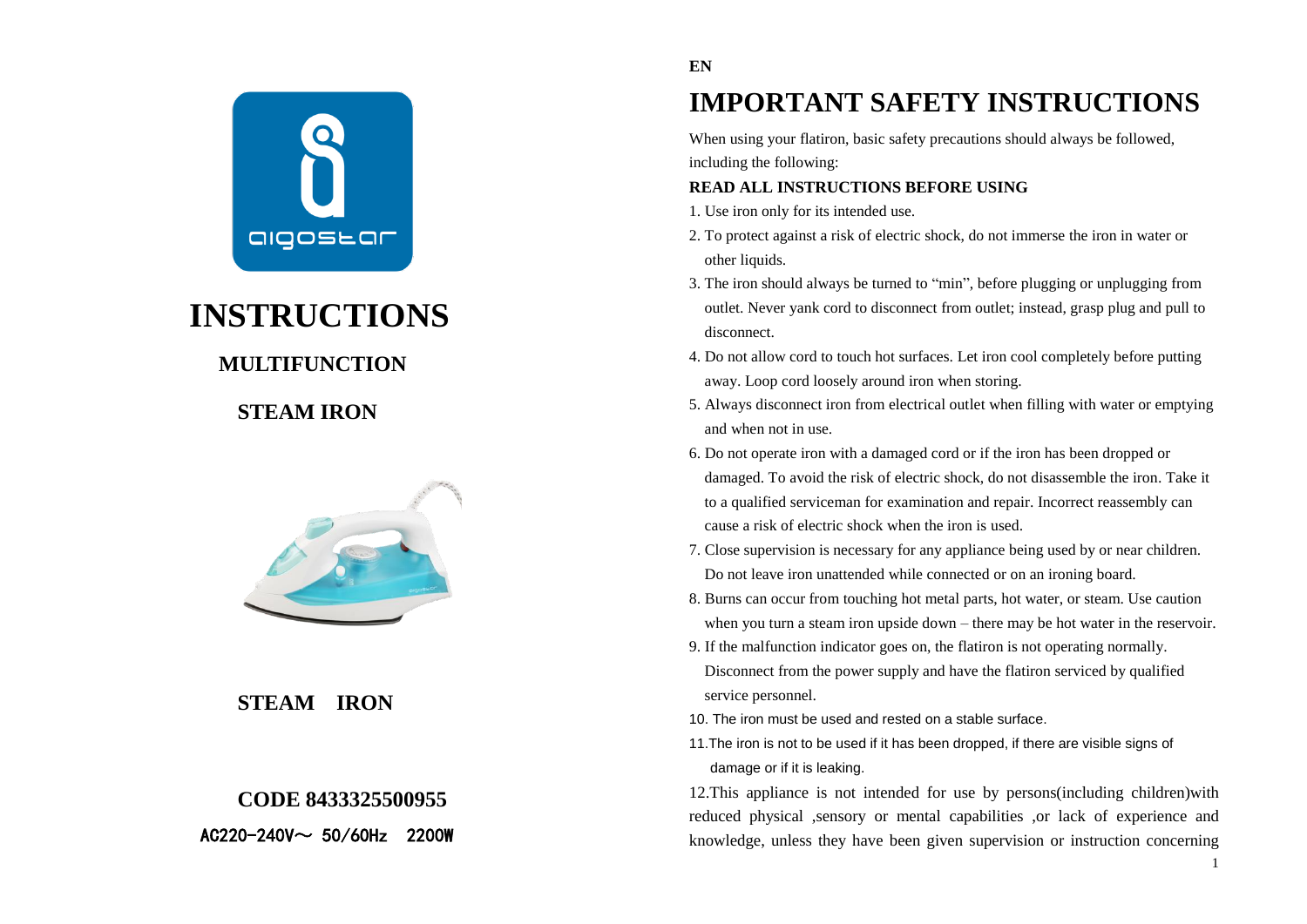use of the appliance by a person responsible for their safety .

13.Children should be supervised to ensure that they do not play with appliance. 14.The iron must not be left unattended while it is connected to the supply mains;

15.The plug must be removed from the socked-outlet before the water reservoir is filled with water;

16.When placing the iron on its stand, ensure that the surface on which the stand is placed is stable;

17.The iron is not to be used if it has been dropped, if there are visible signs of damage or if it is leaking.

18.If the supply cord is damaged ,it must be replaced by the manufacturer. its service agent or similarly qualified persons in order to avoid a hazard.

## **SPECIAL INSTRUCTIONS**

- 1. To avoid a circuit overload, do not operate another high wattage appliance on the same circuit.
- 2. If an extension cord is absolutely necessary, a 10-ampere cord should be used. Cords rated for less amperage may overheat. Care should be taken to arrange the cord so that it cannot be pulled or tripped over.

### **SAVE THESE INSTRUCTIONS**

### **More specifically:**

- **DO NOT** let children or untrained persons use the appliance without supervision.
- **NEVER** immerse the iron, cable or plug in any liquid.
- **DO NOT** leave the hot iron touching fabrics or very inflammable surfaces.
- **DO NOT** leave the appliance unnecessarily plugged in. Disconnect the plug from the mains when the appliance is not being used.
- **NEVER** touch the appliance with wet or damp hands.
- **DO NOT** use the power cord or the appliance in order to pull the plug out of the socket.
- **DO NOT** leave the appliance exposed to the weather (rain, sun, etc.).
- **DO NOT** leave the iron without supervision when it is connected to the power supply.
- **DO NOT** fill the reservoir with water before removing the plug from the socket.

### **PLEASE NOTE!**

**Do not use chemical additive, scented substances or decalcifiers. Failure to comply with the above-mentioned regulations leads to the loss of guarantee.**

### **D E S C R I P T I O N O F D E V I C E**



1. soleplate 2.skirt 3.spray nozzle 4.tank cover 5.water cover 6. up cover 7.spray button 8.steam knob 9.burst button 10.cord protector 11. temperature knob 12. lamp 13.self clean button 14. Tank

### GENERAL INSTRUCTIONS

When using the iron for the first time, you may notice a slight emission of smoke and hear some sounds made by the expanding plastics. This is quite normal and it stops after a short time. We also recommend passing the iron over an ordinary cloth before using it for the first time.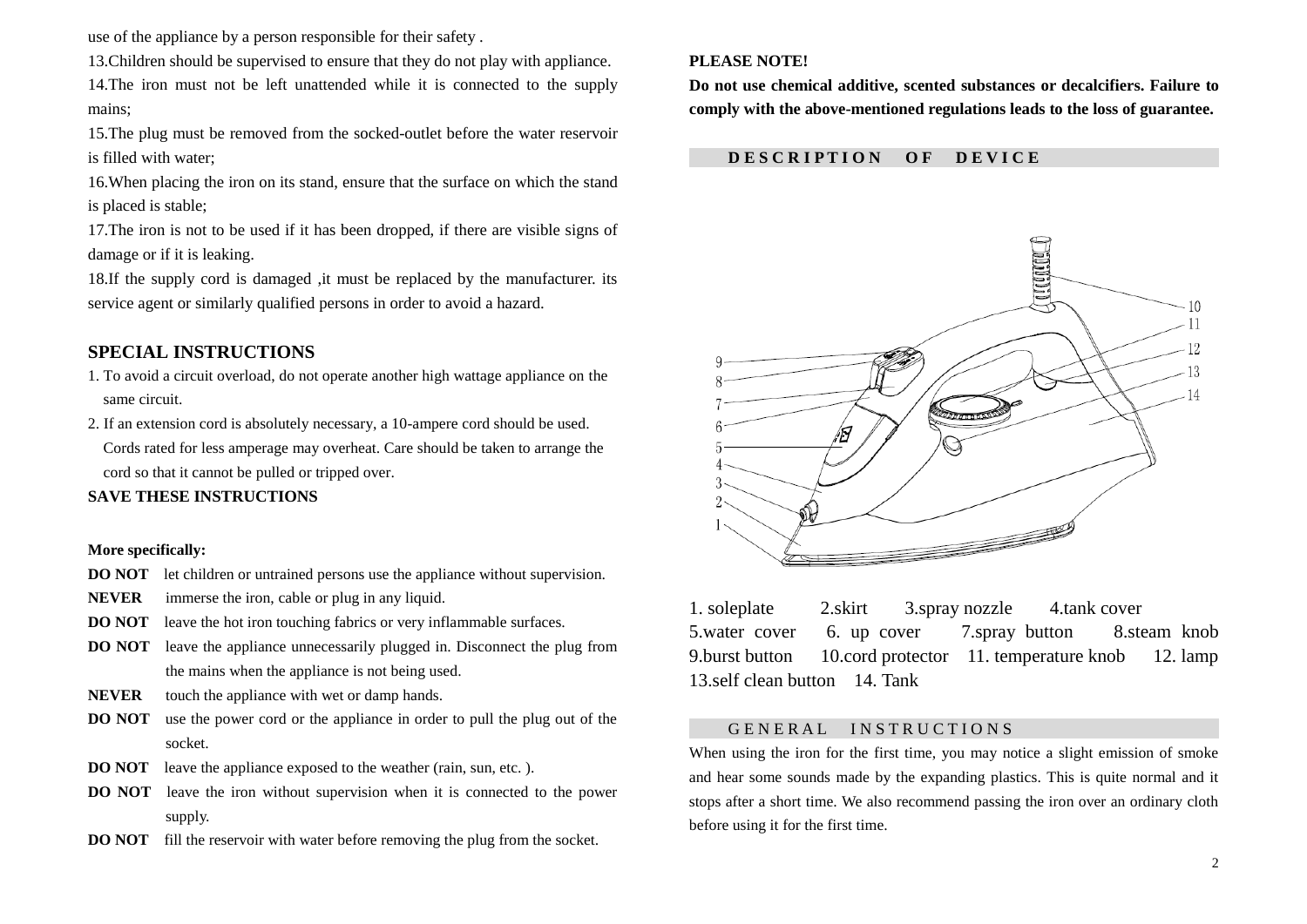# **Suggestions before using the iron for the first time**

1. Certain parts of the iron have been lightly greased therefore the iron could give off a little smoke when plugged in for the first time. This will cease after a short while.

2.Before using the iron for the first time , remove the plastic protector from the base (if it has one) clean the base with a soft cloth.

3. Keep the base very smooth. Do not run it over metal objects (such as against the ironing board, buttons , zips ,etc.)

4. Pure wool fibres (100% wool)can be ironed with the appliance in the steam position .by preference ,select a high steam position and use a dry ironing cloth.

# **Selecting the temperature**

1.Check the ironing instructions on the garment to be ironed.

2.If the garment does not have any ironing instructions but you know the kind of fabric in question, use the chart below.

3. Fabrics that have some kind of finish(polishing . wrinkles , contrasts….)can be ironed at the lowest temperatures.

4.If the fabric contains several kinds of fibres ,always select the temperature applicable ,if an article contains 60% polyester and 40% cotton ,you must always choose the temperature corresponding to polyester and without steam.

5. First classify the articles to be ironed according to the most suitable ironing temperature : wool with wool, cotton with cotton, etc. as the iron heats up as fast as it cools , start by ironing the articles requiring the lowest temperature such as those made of synthetic fibres . Progress towards those that require the highest temperatures.

6.Turn the temperature control until it is in front of the appropriate signal according to the following:

- · position for nylon and acetate
- ·· position for wool ,silk or mixures

··· position for cotton or linen (steam).

### **How to fill the water tank**.

1.Unplug the iron.

1. Set the steam ruler to dry ironing .

- 2. Fill the tank through the filling hole.
- 3. If you have hard water ,it is advisable to use only distilled or demineralized water.

### -**do not use chemically de-limed water or perfumed**

4.Do not store the iron with water in the tank.

# **Steam ironing**

1.Fill the iron as described in the section "**how to fill the water tank**".

2. Plug the iron into the mains.

3.Steam ironing is only possible when the highest temperatures shown on the temperature control are selected .

Otherwise ,water may escape through the soleplate.

4. Wait until the pilot light goes out , which indicates that the selected temperature has been reached.

5.Turn the steam button to the required position.

6.When the ironing is finished and during breaks in ironing , place the iron in its upright position.

7.Disconnect the iron from the mains supply . Pour of any remaining water and leave the iron to cool off.

# **Spray**

1.The spray can be used in any position, either in dry or steam ironing, as long as the water tank is filled with water.

2.Press the spray button for this function

NOTE : This button has to be pressed repetitively to start this function for the first time.

# **Shot of steam**

Shot of steam give extra steam for removing persistent wrinkles.

1.Place the temperature selector at the "max"position and wait until the pilot light goes out

2.Wait for a few seconds for the steam to penetrate the fibre before pressing again.

NOTE : For the best steam quality, do not use more than three successive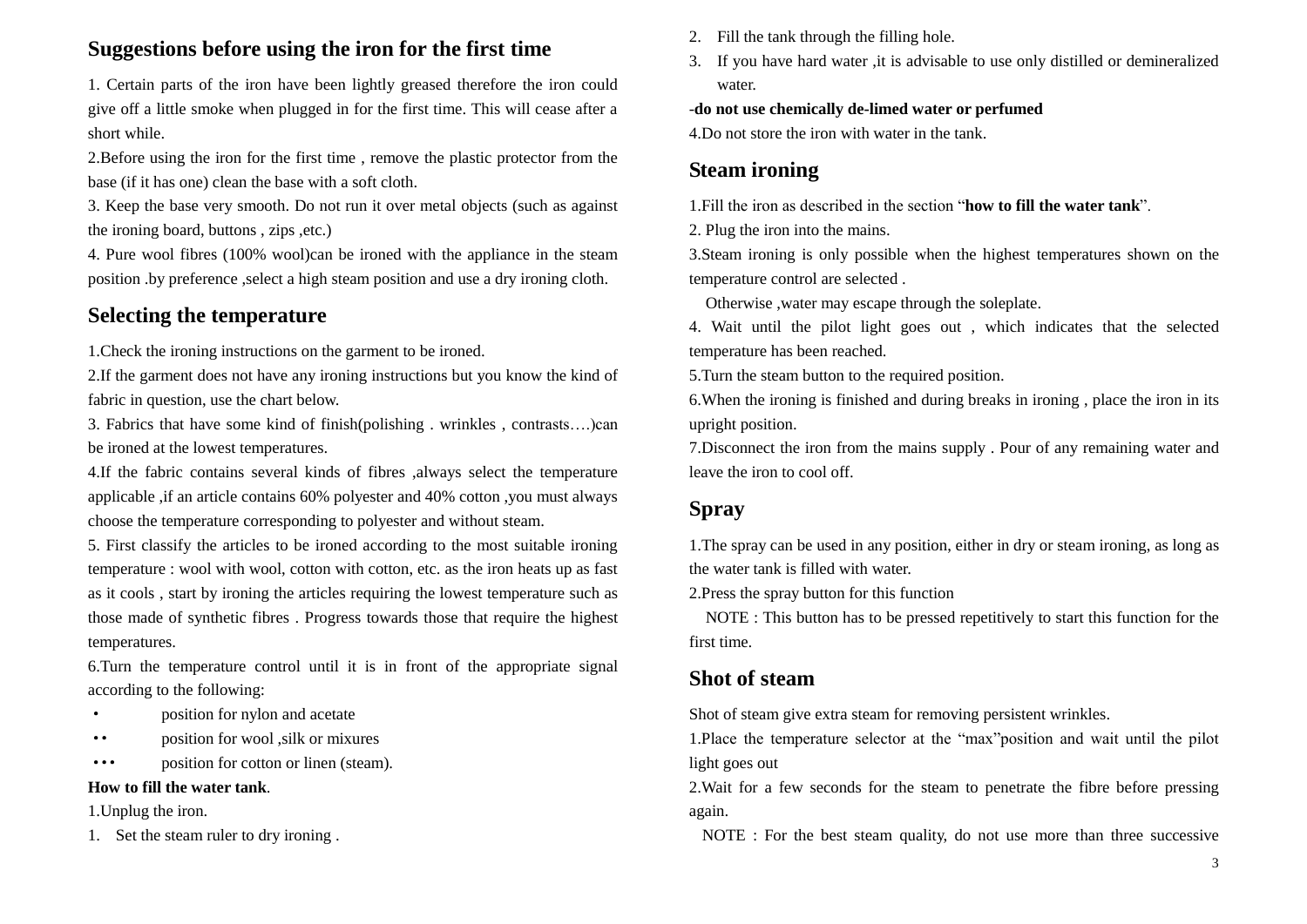bursts each time. Several pumping actions are needed to start this function.

Excessive use of this feature will cause the iron to cool , ensure that the pilot light is out, before operating the shot of steam control

# **Cleaning**

1.Disconnect the appliance from the mains , before cleaning.

2.Do not use solvents or abrasive products to clean the iron , clean with a damp cloth.

## **ANTI-DRIP**

With the anti-drip system, you can perfectly iron even the most delicate fabrics.

Always iron these fabrics at low temperatures. The plate may cool down to the point where no more steam comes out, but rather drops of boiling water that can leave marks or stains. In these cases, the Anti-drip system automatically activates to prevent vaporization, so that you can iron the most delicate fabrics without risk of spoiling or staining them.

# **Defects and repairs**

Do not attempt to replace a defective mains lead .The appliance has to be returned to an authorized service centre for repair.

**Faults-reasons and solutions**

# **Iron emits an odor or smoke**

Iron gives off an odor when turned on for the first time. Oils used during manufacture need to be burnt off allow ten minutes for odor to disappear.

# **Iron does not heat**

The iron should be plugged into a 230 Volt , AC electrical outlet only. The temperature dial must be set at the desired temperature.

# **Iron does not steam**

The water tank many be empty. Turn the steam valve to "**0**" and add water .Allow the iron to heat, and then set the steam dial to the steam setting.

# **Burst of steam feature does not work**

The water tank must be at least 1/4 full .Temperature must be set to steam position. Iron should be in the horizontal position. Prime pump briefly. Allow a short pause between shots. Be sure to fully depress the **burst of steam** button.

# **Spry mist feature does not work**

The water tank must be at least 1/4 full. Fill the iron as described in the section "**how to fill the water tank**".

# **Iron is leaking**

The variable steam dial must be set on" ",until the iron is hot . The temperature setting is too low to produce steam. Shot of steam used too much, allow iron to re-heat.

**Warranty: 2 Years**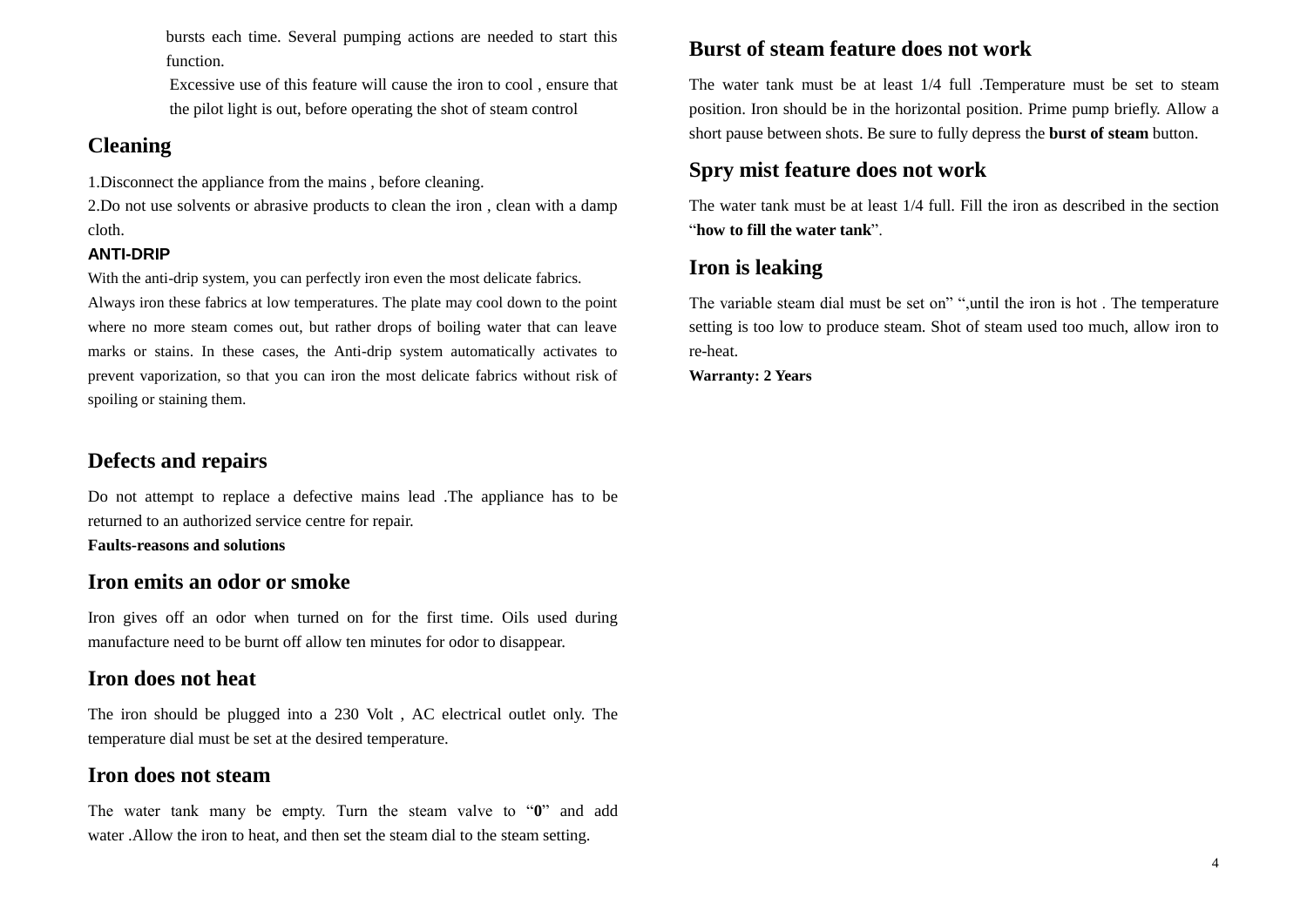# **INSTRUCCIONES MULTIFUNCIÓN**

### **PLANCHA DE VAPOR AC220-240V ~ 50 / 60Hz 2200W**

### **INSTRUCCIONES DE SEGURIDAD IMPORTANTES**

Cuando utilice su plancha, deben seguirse siempre las precauciones básicas de seguridad, incluyendo las siguientes:

### LEER INSTRUCCIONES ANTES DE USAR

1. Utilice el hierro sólo para su uso previsto.

2. Para protegerse contra el riesgo de descarga eléctrica, no sumerja la plancha en agua u otros líquidos.

3. La plancha debe estar siempre en la posición "min", antes de enchufar o desenchufar la toma de corriente. Nunca tire del cable para desconectarlo del tomacorriente; en cambio, sujete el enchufe y tire para desconectar.

4. No permita que el cable se ponga al lado de superficies calientes. Deje que la plancha se enfríe completamente antes de guardarla. Enrolle el cable holgadamente alrededor de la plancha al almacenar.

5. Siempre desconecte el hierro del tomacorriente cuando se llena con agua o vaciado y cuando no esté en uso.

6. No utilice el hierro con un cable dañado o si la plancha se ha caído o dañado. Para evitar el riesgo de choque eléctrico, no desarme la plancha. Llévelo a un técnico calificado para su revisión y reparación. Un montaje incorrecto puede causar un riesgo de descarga eléctrica cuando se utiliza el hierro.

7. Es necesario vigilar para cualquier aparato utilizado por o cerca de niños.

No deje la plancha sin vigilancia mientras esté conectado o en una tabla de planchar.

8. Las quemaduras pueden producirse al tocar partes metálicas calientes, agua caliente o vapor. Tenga cuidado al dar una plancha de vapor de boca abajo - que puede haber agua caliente en el depósito.

9. Si el indicador de mal funcionamiento continúa, la plancha no funciona normalmente. Desconecte de la red eléctrica y tenga la plancha atendida por personal cualificado.

10. La plancha debe ser utilizada y apoyada sobre una superficie estable.

11. La plancha no debe ser utilizada si se ha caída, si hay signos visibles de daños o si tiene fugas.

12. Este aparato no está diseñado para ser utilizado por personas (incluidos niños) con capacidades físicas, sensoriales o mentales, o la falta de experiencia y conocimiento, a menos que sean supervisados o instruidos acerca del uso del aparato por una persona responsable de su la seguridad.

13. Los niños debe ser supervisados para garantizar que no jueguen con el aparato.

14. La plancha no debe dejarse sin vigilancia mientras esté conectada a la red eléctrica de suministro;

15. El tapón debe ser retirado de la toma de corriente antes de que el depósito de agua se llena con agua;

16. Cuando deposita la plancha en su soporte, asegúrese de que la superficie sobre la que se colocar á el soporte es estable;

17. La plancha no debe ser utilizada si se ha caído, si hay signos visibles de daños o si tiene fugas.

18. Si el cable de alimentación está dañado, debe ser reemplazado por el agente de servicio o similarmente de fábrica con el fin de evitar riesgos.

### **INSTRUCCIONES ESPECIALES**

1. Para evitar una sobrecarga del circuito, no opere ningún otro aparato de alto voltaje en el mismo circuito.

2. Si es absolutamente necesario un cable de extensión, se debe usar un cable de 10 amperios. Los cables de menor amperaje pueden sobrecalentarse. Se debe tener cuidado de colocar el cable de manera que no se puede tirar o tropezarse.

### **GUARDE ESTAS INSTRUCCIONES**

### **M** ás espec ficamente:

**NO** permita que los niños o personas inexpertas utilicen el aparato sin supervisión.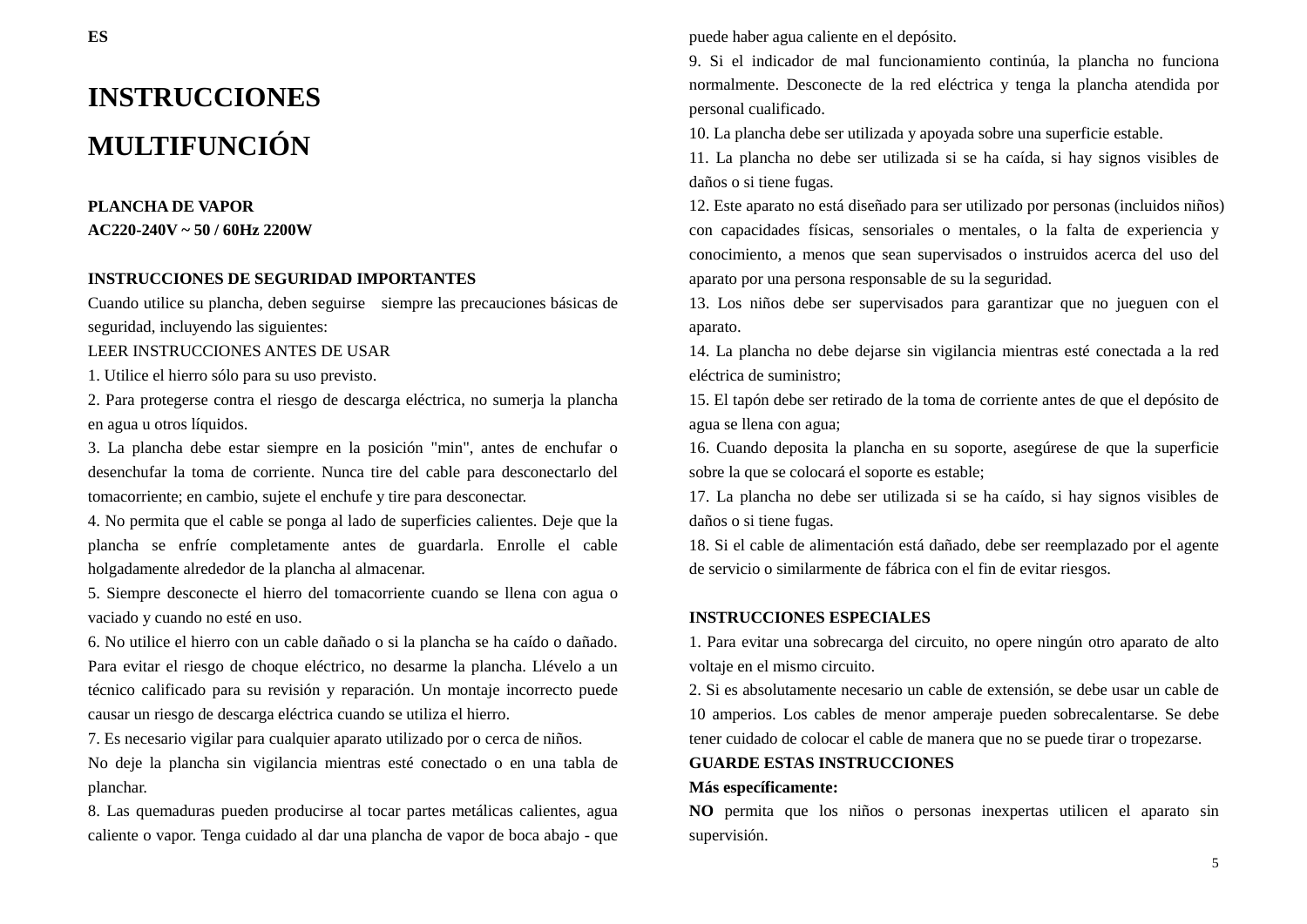**NUNCA** sumerja la plancha, el cable o el enchufe en ningún líquido.

NO deje las telas tocar hierro caliente o superficies muy inflamables.

**NO** deje el aparato innecesariamente enchufado. Desconecte el enchufe de la red eléctrica cuando no se está utilizando el aparato.

**NUNCA** toque el aparato con las manos mojadas o húmedas.

**NO** use el cable de alimentación o el aparato con el fin de sacar el enchufe de la toma.

**NO** deje el aparato expuesto a los agentes atmosféricos (lluvia, sol, etc.). **NO** deje la plancha sin vigilancia cuando esté conectado a la red eléctrica. **NO** llene el depósito con agua antes de quitar el enchufe de la toma.

### **¡TENGA EN CUENTA!**

**No utilizar aditivos químicos, sustancias o descalificadores perfumados. El incumplimiento de las normas antes mencionadas conduce a la pérdida de**  la garantía.

## **D E S C R I P T I O N O F D E V I C E**



1. suela cubierta 2.skirt. 3. boquilla de pulverización 4. Cubierta de tanque 5. Cubierta de agua 6. cubierta superior 7.botón de aerosol 8.mando de vapor 9. botón de estallar 10. Protector de cordon 11. perilla de temperature 12. Lámpara 13. botón de autolimpieza 14. Tanque

### **Instrucciones generales**

Cuando se utiliza la plancha por primera vez, es posible que note una ligera emisión de humo y escuchar algunos sonidos hechos por los plásticos en expansión. Esto es bastante normal y se detiene después de un corto tiempo. También te recomendamos pasar la plancha sobre un paño ordinario antes de usarlo por primera vez.

### **Sugerencias antes de usar la plancha por primera vez**

1. Ciertas partes de la plancha se han engrasado ligeramente por lo que el hierro podría desprender un poco de humo cuando está enchufado por primera vez. Este cesará después de un corto tiempo.

2. Antes de usar la plancha por primera vez, retire el protector de plástico de la base (si lo tiene) limpiar la base con un paño suave.

3. Mantenga la base muy suave. No pase por encima de objetos metálicos (como contra la tabla de planchar, botones, cremalleras, etc.)

4. Las fibras de lana pura (100% lana) pueden ser subsanadas con el aparato en la posición de vapor. Preferentemente, seleccione una posición alta de vapor y utilice un paño planchado en seco.

### **Selección de la temperatura**

1. Revise las instrucciones de planchar la prenda a planchar.

2. Si la prenda no tiene ninguna instrucción de planchado pero sabes el tipo de tela que se trate, utilice el siguiente cuadro.

3. Las telas que tienen algún tipo de acabado (pulido. Arrugas, contrastes....) Se puede planchar a las temperaturas más bajas.

4. Si el tejido contiene varios tipos de fibras, siempre seleccione la temperatura de aplicación, si un artículo contiene 60% poliéster y 40% algodón, siempre se debe elegir la temperatura correspondiente al poliéster y sin vapor.

5. En primer lugar clasificar los artículos que se van a planchar según la temperatura de planchado más adecuado: lana con lana, algodón con algodón,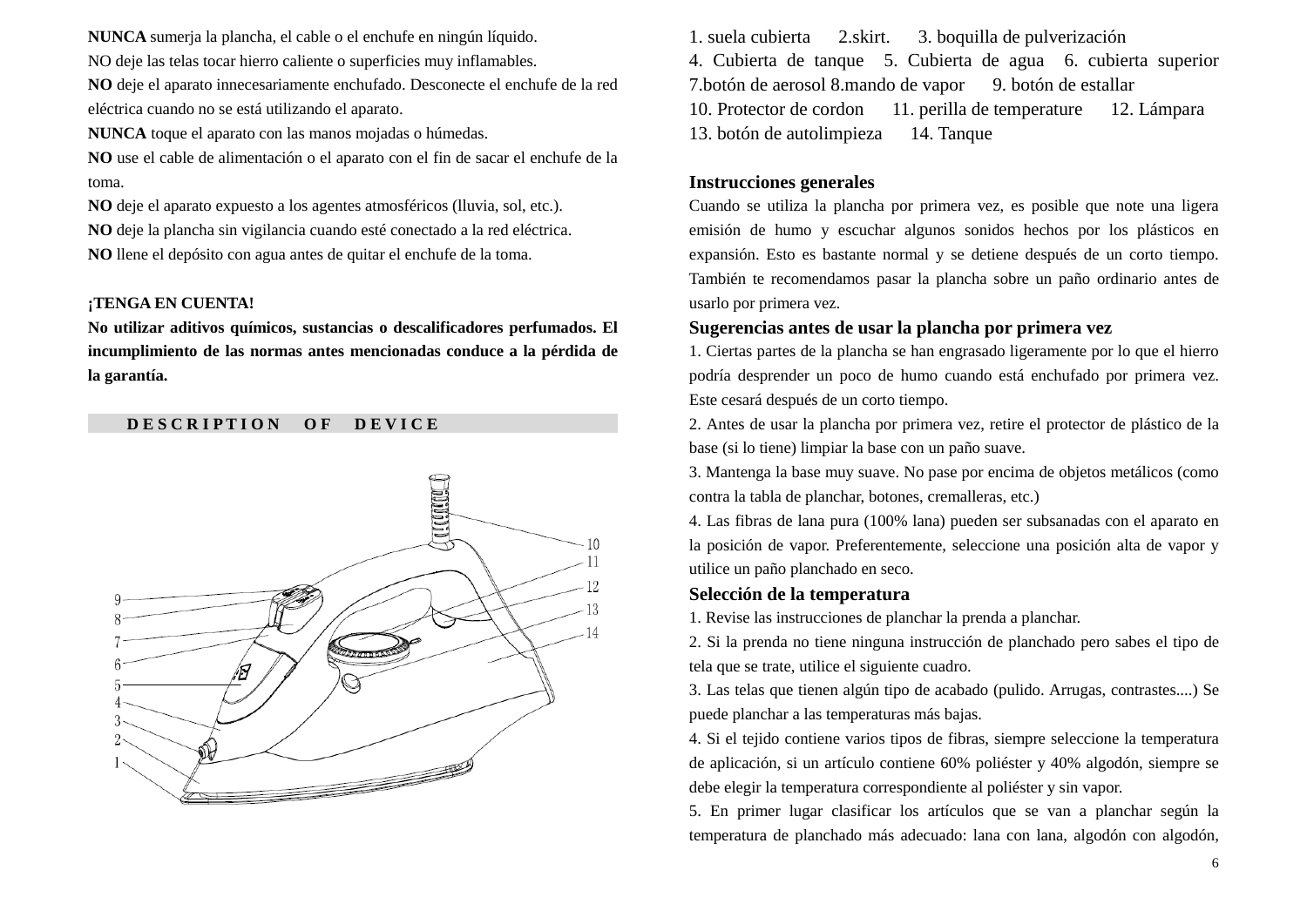etc., como la plancha se calienta tan rápido como se enfría, empezar por tabla de los artículos que requieren la temperatura más baja tales como las hecha de fibras sintéticas. Avanzar hacia aquellos que requieren las temperaturas más altas.

6. Gire el control de temperatura hasta que está en frente de la señal apropiada de acuerdo a lo siguiente:

· Posición para nylon y acetato

- ·· Posición para lana, seda o mixtos
- ··· Posición para el algodón o el lino (vapor).

## **Cómo llenar el depósito de agua.**

1. Desenchufe el hierro.

1. Establezca la regla de vapor para secar planchar.

2. Llene el depósito a través del orificio de llenado.

3. Si usted tiene agua dura, es recomendable utilizar sólo agua destilada o desmineralizada.

# **-No utilizar químicamente agua de cal o perfumada**

4. No almacene el hierro con agua en el tanque.

# **Plancha de vapor**

1. Llene la plancha como se describe en la sección "cómo llenar el tanque de agua".

2. Enchufe la plancha a la red el éctrica.

3. Planchar con vapor sólo es posible cuando se seleccionan las más altas temperaturas que se muestran en el control de la temperatura. De lo contrario, el agua puede escapar a través de la suela.

4. Espere hasta que la luz piloto se apaga, lo que indica que se ha alcanzado la temperatura seleccionada.

5. Encienda el botón de vapor a la posición requerida.

6. Cuando la plancha está terminada y durante los descansos en tabla, coloque la plancha en su posición vertical.

7. Desconecte la plancha de la red eléctrica. Vierta de cualquier resto de agua y dejar la plancha para refrescarse.

# **Pulverización**

1. El aerosol se puede utilizar en cualquier posición, ya sea en el planchado en seco o vapor, siempre y cuando el depósito de agua se llena con agua.

2. Pulse la tecla de pulverización para esta función

NOTA: Este botón tiene que ser presionado repetidamente para iniciar esta función por primera vez.

# **Tiro de vapor**

Tiro de vapor dan vapor extra para eliminar las arrugas persistentes.

1. Coloque el selector de temperatura en la posición "max" y espere hasta que la luz piloto se apaga

2. Espere durante unos pocos segundos para que el vapor penetre la fibra antes de pulsar de nuevo.

NOTA: Para obtener la mejor calidad del vapor, no utilice más de tres explosiones sucesivas cada vez. Se necesitan varias acciones de bombeo para iniciar esta función.

El uso excesivo de esta característica hará que la plancha se enfré, asegúrese de que el piloto está fuera, antes de utilizar la inyección de control de vapor

# **Limpieza**

1. Desconecte el aparato de la red, antes de limpiar.

2. No utilice disolventes ni productos abrasivos para limpiar la plancha, limpia con un paño húmedo.

## **Antigoteo**

Con el sistema anti-goteo, puede perfectamente planchar incluso los tejidos más delicados.

Siempre planche estos tejidos a bajas temperaturas. La placa puede enfriar hasta el punto de que ya no sale vapor, sino más bien las gotas de agua que puede dejar marcas o manchas en ebullición. En estos casos, el sistema anti-goteo se activa automáticamente para evitar la vaporización, de modo que usted puede planchar las telas más delicadas sin riesgo de estropear o manchar ellos.

# **Defectos y reparaciones**

No intente sustituir a una toma de corriente defectuosa. El aparato tiene que ser devuelto a un centro de servicio autorizado para su reparación.

## **Fallos-razones y soluciones**

## **Hierro emite un olor o humo**

Hierro emite un olor cuando se enciende por primera vez. Los aceites utilizados durante la fabricación necesitan ser quemado permitirá diez minutos para el olor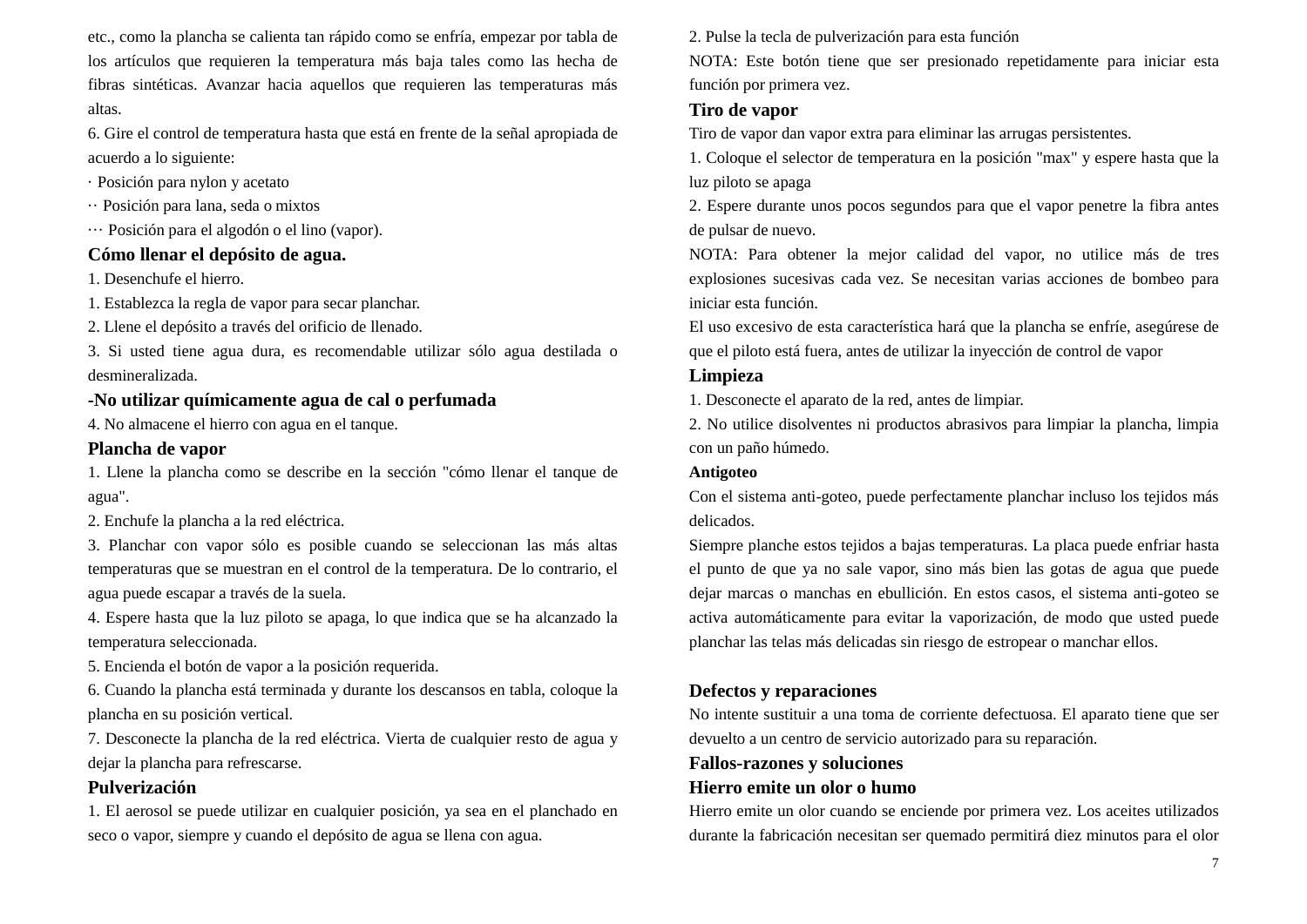### desaparezca.

## **El hierro no se calienta**

El hierro debe ser enchufado en un Volt 230, toma de corriente de CA solamente. El control de temperatura debe ajustarse a la temperatura deseada.

### **Hierro no emite vapor**

El tanque de agua a muchos estar vacío. Gire la válvula de vapor en "0" y añade agua. Deje la plancha se caliente, y luego ajuste el dial de vapor a la posición de vapor.

## **Ráfaga de la función de vapor no funciona**

El tanque de agua debe ser al menos un cuarto completo. Temperatura debe ajustarse al vapor posición. El hierro debe estar en la posición horizontal. Brevemente una bomba de aire permite una breve pausa entre disparos. Asegúrese de pulsar a fondo la explosión de botón de vapor.

### **Niebla del aerosol no funciona**

El tanque de agua debe ser de al menos 1/4. Llene el hierro como se describe en la sección "cómo llenar el tanque de agua".

### **Hierro tiene una fuga**

El dial de vapor variable debe establecerse en "", hasta que el hierro está caliente. El ajuste de la temperatura es demasiado baja para producir vapor. En el caso de que se usa demasiado el tiro de vapor, deje de hierro para re-calor.

### **GARANTIA 2 años**

# **FERRO DA STIRO MULTIFUNZIONE**

### **AC220-240V**~ **50/60Hz 2200W**

### **IMPORTANTI NORME DI SICUREZZA**

Quando si utilizza il ferro da stiro, le precauzioni di sicurezza devono sempre essere seguite, tra cui le seguenti:

## **LEGGERE TUTTE LE ISTRUZIONI PRIMA DI UTILIZZARE**

1. Usare ferro solo per la sua destinazione d'uso.

2. Per proteggere contro il rischio di scosse elettriche, non immergere il ferro in acqua o altri liquidi.

3. Il ferro deve essere sempre in posizione "min", prima di collegare o scollegare dalla presa Mai tirare il cavo per scollegare dalla presa ;. Invece, afferrare la spina e tirare per staccare.

4. Non permettere il cavo a contatto con superfici calde. Lasciate ferro raffreddare completamente prima di riporlo. Cordone loop liberamente intorno ferro durante la memorizzazione.

5. Scollegare sempre il ferro da presa elettrica quando si riempie con acqua o svuotamento e quando non in uso.

6. Non utilizzare il ferro con un cavo danneggiato o se il ferro è caduto o è danneggiato. Per evitare il rischio di scosse elettriche, non smontare il ferro. Portarlo a un tecnico qualificato per l'esame e la riparazione. Riassemblaggio non corretto può causare un rischio di scosse elettriche quando si utilizza il ferro.

7. Occorre una stretta sorveglianza per qualsiasi apparecchio viene utilizzato in presenza di bambini. Non lasciare ferro da stiro incustodito mentre si è connessi o su un asse da stiro.

8. Burns si può verificare al contatto di parti metalliche calde, acqua calda, o vapore Prestare attenzione quando si accende un ferro da stiro a testa in giù -. Ci può essere l'acqua calda nel serbatoio.

9. Se la spia di malfunzionamento si accende, il ferro da stiro non funziona correttamente. Staccare dalla rete elettrica e hanno il ferro da stiro a personale di servizio qualificato.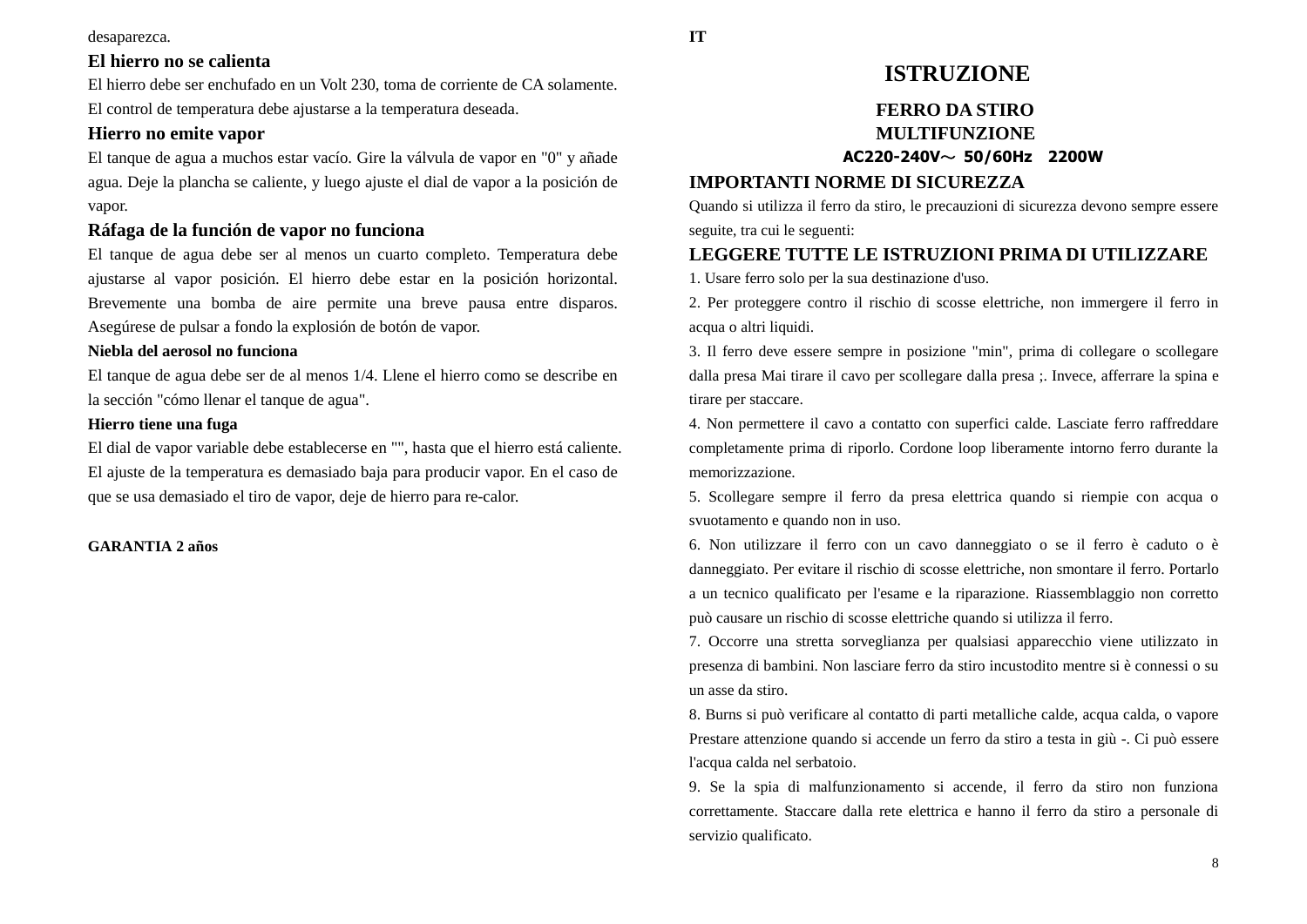10. Il ferro deve essere usato e riposto su una superficie stabile.

11. Il ferro non è da utilizzare se è stato fatto cadere, se vi sono danni visibili o se perde.

12.This apparecchio non è destinato ad essere utilizzato da persone (bambini compresi) con fisica ridotta, sensoriali o mentali, o la mancanza di esperienza e conoscenza, a meno che non siano controllati o istruiti all'uso dell'apparecchio da una persona responsabile della loro sicurezza.

13.Children devono essere sorvegliati per assicurarsi che non giochino con elettrodomestico.

14. Il ferro non deve essere lasciato incustodito mentre è collegato alla rete di alimentazione;

15.The spina deve essere rimossa dalla-outlet socked prima il serbatoio viene riempito con acqua;

16.Quando riporre il ferro sul suo supporto, assicurarsi che la superficie su cui è posizionato il supporto sia stabile;

17.Lo ferro non è da utilizzare se è stato fatto cadere, se vi sono danni visibili o se perde.

18.If il cavo di alimentazione è danneggiato, deve essere sostituito dal produttore. Il suo centro di assistenza o ad un tecnico qualificato al fine di evitare situazioni pericolose.

## **ISTRUZIONI SPECIALI**

1. Per evitare un sovraccarico del circuito, non utilizzare un altro elettrodomestico alto wattaggio sullo stesso circuito.

2. Se una prolunga è assolutamente necessaria, deve essere utilizzato un cavo 10-ampere. Cavi omologati per meno amperaggio possono surriscaldarsi. Si deve prestare attenzione a disporre il cavo in modo che non possa essere tirato o calpestato.

## **CONSERVARE QUESTE ISTRUZIONI**

Più in particolare:

Non permettere ai bambini o persone inesperte uso di questo apparecchio senza sorveglianza.

MAI immergere il ferro, il cavo o la spina in alcun liquido.

NON lasciare i tessuti toccare ferro caldo o superfici molto infiammabili.

NON lasciare l'apparecchio inutilmente inserito. Staccare la spina dalla presa di corrente quando non si utilizza l'apparecchio.

Non toccare l'apparecchio con le mani bagnate o umide.

NON utilizzare il cavo di alimentazione o l'apparecchio per staccare la spina dalla presa di corrente.

NON lasciare l'apparecchio esposto ad agenti atmosferici (pioggia, sole, ecc.); NON lasciare il ferro senza sorveglianza quando è collegato alla rete elettrica. NON riempire il serbatoio con acqua prima di togliere la spina dalla presa di corrente.

## **ATTENZIONE!**

Non utilizzare additivi chimici, sostanze o prodotti anticalcare profumate. Il mancato rispetto delle norme di cui sopra porta alla perdita della garanzia.

## **DESCRIZIONE DEL DIAPOSITIVO**



1. piastra di copertura 2.skirt 3. Ugello di spruzzo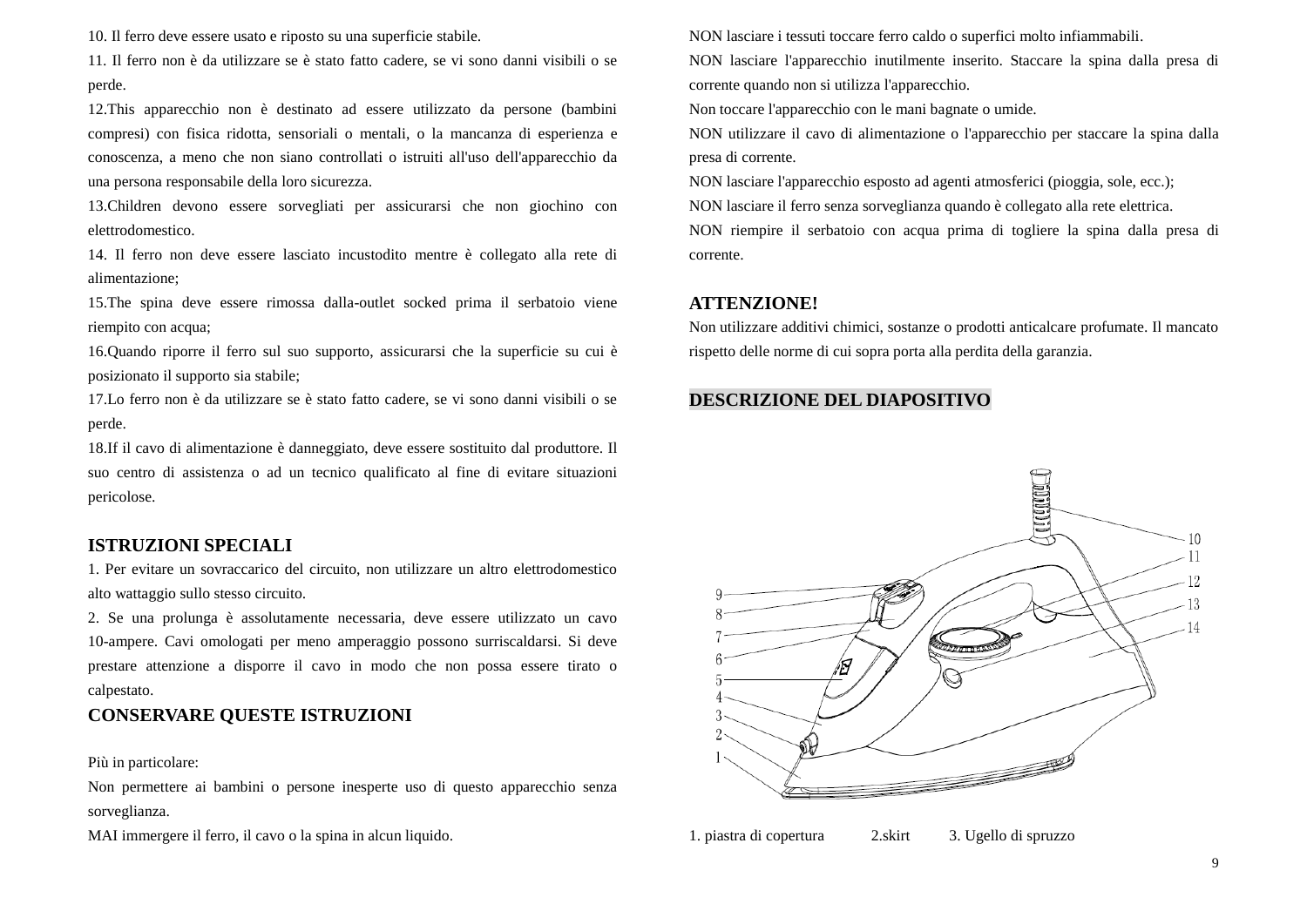4. copertura del serbatoio 5. copertura acqua 6. up coprire 7. Pulsante spruzzo 8. manopola vapore 9. Pulsante scoppio 10. Protezione del cavo 11. Manopola 12. Lampada 13. Tasto auto pulizia 14. Serbatoi

### **ISTRUZIONI GENERALI**

Quando si usa il ferro per la prima volta, si può notare una leggera emissione di fumo e sentire alcuni suoni prodotti dalle materie plastiche in espansione. Questo è del tutto normale e si ferma dopo un breve periodo di tempo. Noi raccomandiamo anche passando il ferro su un panno ordinario prima utilizzando per la prima volta. Istruzioni prima di utilizzare il ferro per la prima volta

1. Alcune parti del ferro sono state leggermente ingrassato quindi il ferro potrebbe emettere un po 'di fumo quando collegato per la prima volta. Questo cesserà dopo poco tempo.

2.before utilizzare il ferro per la prima volta, rimuovere la protezione di plastica dalla base (se ne ha uno) pulire la base con un panno morbido.

3. Mantenere la base molto regolare. Non passare su oggetti metallici (ad esempio contro l'asse da stiro, bottoni, cerniere, ecc)

4. le fibre di lana pura (100% lana) possono essere stirati con l'apparecchio in posizione di preferenza a vapore .by, selezionare una posizione elevata di vapore e utilizzare un asse da panno asciutto.

#### **Selezionare la temperatura**

1.check le stiratura istruzioni sul capo da stirare.

2.Di il capo non ha alcun asse da istruzioni, ma si conosce il tipo di tessuto in questione, utilizzare la tabella qui sotto.

3. I tessuti che hanno un qualche tipo di finitura (lucidatura. Rughe, contrasti ....) Può essere stirato alle temperature più basse.

4.Se il tessuto contiene diversi tipi di fibre, selezionare sempre la temperatura applicabile, se un articolo contiene il 60% poliestere e 40% cotone, si deve sempre scegliere la temperatura corrispondente al poliestere e senza vapore.

5. Prima classificare gli articoli da stirare secondo la temperatura di stiratura più adatta: lana con lana, cotone con cotone, ecc come il ferro riscalda velocemente come si raffredda, iniziare a stirare i capi che richiedono la temperatura più bassa,

come quelli in fibre sintetiche. I progressi nei confronti di coloro che richiedono le temperature più alte.

6.Turn il controllo della temperatura fino a quando è di fronte il segnale appropriato in base alla seguente:

• Posizione per nylon e acetato

•• posizione per lana, seta o mixures

••• posizione per cotone o lino (vapore).

#### **Come riempire il serbatoio dell'acqua.**

1. Staccate la spina del ferro.

1. Impostare il righello di vapore ad asciugare asse.

2. Riempire il serbatoio attraverso il foro di riempimento.

3. Se si dispone di acqua dura, si consiglia di utilizzare solo acqua distillata o demineralizzata.

-non utilizzare chimicamente acqua de-sbiancato o profumato

4.Do non immagazzinare il ferro con acqua nel serbatoio.

Stiratura a vapore

1.Riempire il ferro, come descritto nella sezione "come riempire il serbatoio dell'acqua".

2. Collegare il ferro alla rete di alimentazione.

3.Steam stiratura è possibile solo quando si selezionano le più alte temperature indicate sul controllo della temperatura.

In caso contrario, l'acqua può scappare attraverso la piastra.

4. Attendere la lampada spia si spegne, il che indica che è stata raggiunta la temperatura selezionata.

5.Turn il pulsante vapore nella posizione desiderata.

6.When la stiratura è finito e durante le pause di stiratura, posizionare il ferro in posizione verticale.

7. Disconnettete il ferro dalla rete elettrica. Versare di acqua residua e lasciare il ferro per rinfrescarsi.

#### **Spruzzare**

1.The spray può essere utilizzato in qualsiasi posizione, sia in stiratura a secco o vapore, finché il serbatoio è pieno d'acqua.

2. Premere il pulsante spray per questa funzione

NOTA: Questo tasto deve essere premuto ripetutamente per avviare questa funzione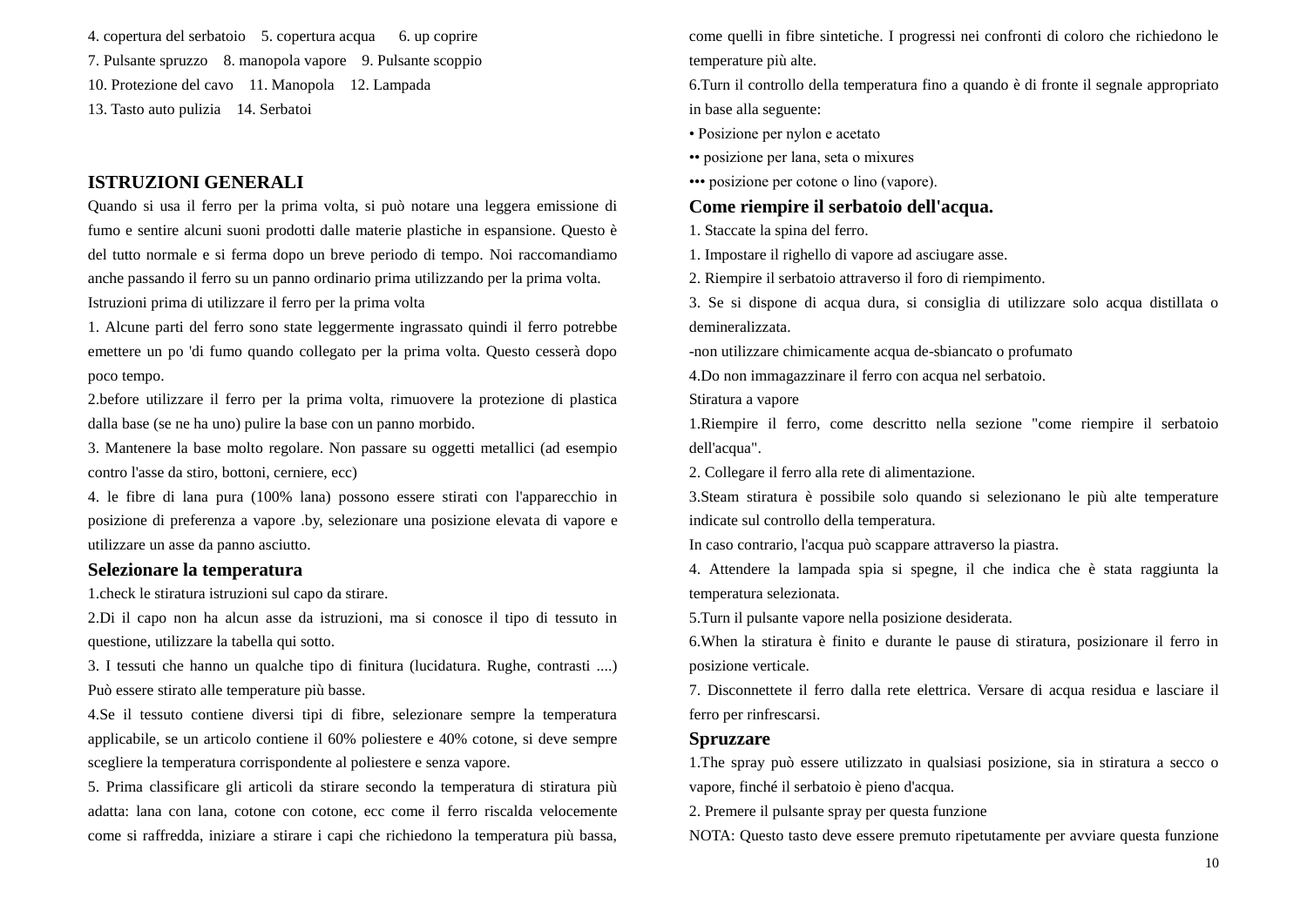per la prima volta.

### **Colpo di vapore**

Colpo di vapore dare a vapore in più per rimuovere rughe persistenti.

1.Posizionare il selettore della temperatura in posizione "max" e attendere che la lampada spia si spegne

2.Attendere per alcuni secondi per il vapore di penetrare la fibra prima di premere di nuovo.

NOTA: Per la migliore qualità del vapore, non utilizzare più di tre esplosioni successive ogni volta che sono necessarie diverse azioni di pompaggio per avviare questa funzione ..

L'uso eccessivo di questa funzione farà sì che il ferro si raffreddi, in modo che la fiamma pilota è fuori, prima di azionare il colpo di controllo del vapore.

# **Pulizia**

1.Disconnettere l'apparecchio dalla rete, prima di pulire.

2.Do non usare solventi o prodotti abrasivi per pulire il ferro, pulire con un panno umido.

### Antigoccia

Con il sistema anti-goccia, si può perfettamente stirare anche i tessuti più delicati. Ferro Sempre questi tessuti a basse temperature. La piastra può raffreddarsi fino al punto in cui non più vapore fuoriesce, ma piuttosto le gocce d'acqua che può lasciare segni o macchie bollente. In questi casi, il sistema anti-goccia attiva automaticamente per evitare la vaporizzazione , in modo da poter stirare i tessuti più delicati senza il rischio di rovinare o colorazione.

## **Difetti e riparazioni**

Non tentare di sostituire condurre una presa di rete difettosi .La apparecchio deve essere restituito a un centro di assistenza autorizzato per la riparazione.

Guasti-motivi e le soluzioni

## **Ferro emette un odore o fumo**

Ferro emana un odore quando acceso per la prima volta. Oli durante la produzione devono essere bruciati consentire dieci minuti per odore scomparire.

# **Ferro non si riscalda**

Il ferro deve essere collegato a una 230 Volt, presa elettrica a corrente alternata. Il

termostato deve essere impostata alla temperatura desiderata.

# **Ferro non vapore**

Il serbatoio dell'acqua molti essere vuota. Ruotare la valvola del vapore a "0" e aggiungere acqua .Allow il ferro al calore, e quindi impostare la manopola del vapore per l'impostazione del vapore.

Burst di funzione vapore non funziona

Il serbatoio dell'acqua deve essere di almeno 1/4 pieno .Temperature deve essere impostato a vapore posizione. Ferro deve essere in posizione orizzontale. Brevemente pompa Prime. Lasciare una breve pausa tra una ripresa. Assicuratevi di premere a fondo il pulsante di scatto di vapore.

Caratteristica foschia Spry non funziona

Il serbatoio dell'acqua deve essere di almeno 1/4 pieno. Riempire il ferro, come descritto nella sezione "Come riempire il serbatoio dell'acqua".

## **Ferro perde**

Il quadrante vapore variabile deve essere impostata su "", fino a quando il ferro finché è caldo. La temperatura è troppo bassa per produrre vapore. Colpo di vapore utilizzato troppo, permettere di ferro di ri-calore.

**Garanzia 2 anni**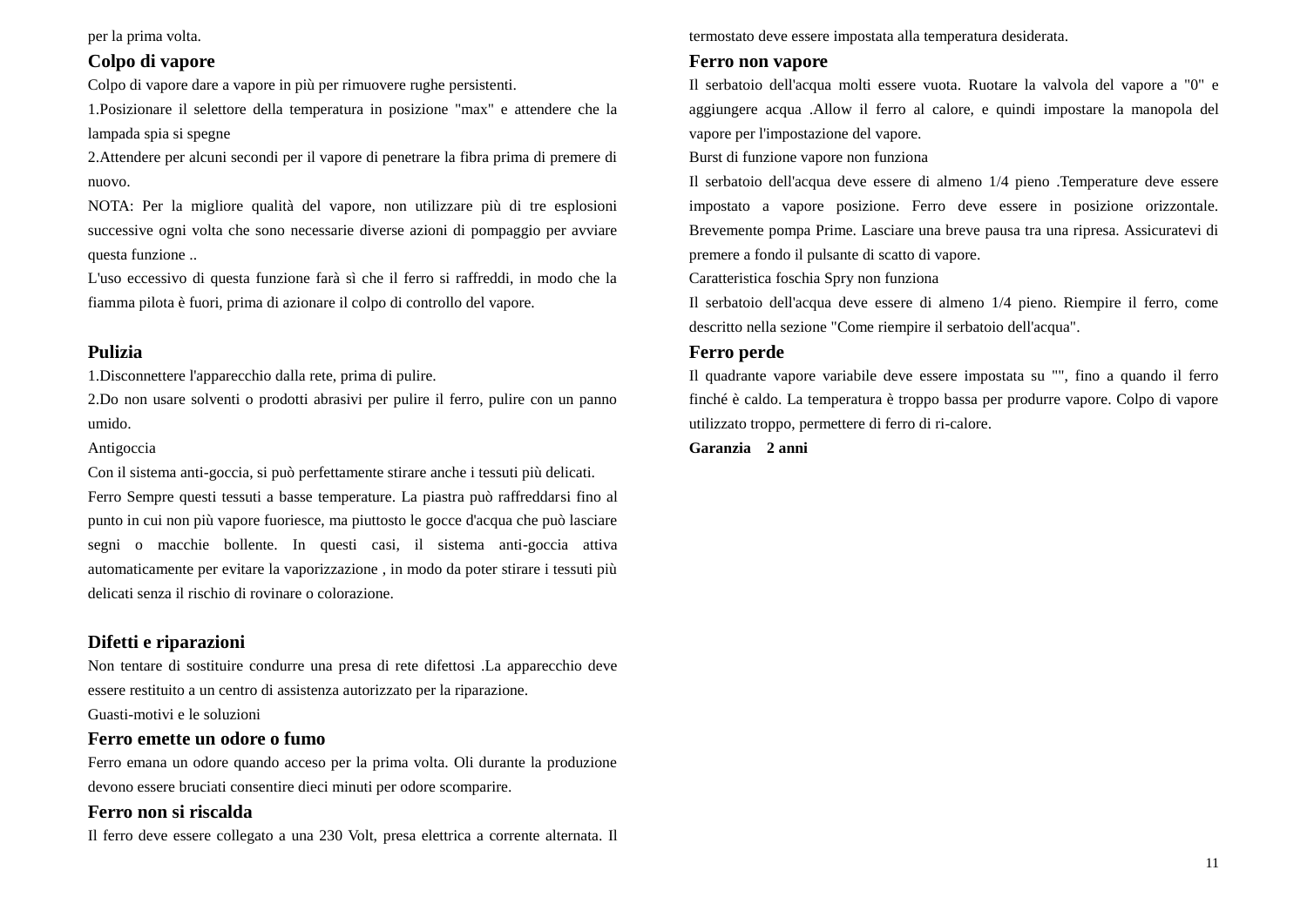# **WIELOFUNKCYJNA**

# **ŻELAZKO PAROWE**

## **AC220-240V**~ **50/60Hz 2200W**

# **INSTRUKCJA BEZPIECZEŃSTWA**

Podczas korzystania z żelazka, powinny być zawsze przestrzegane podstawowe zasady bezpieczeństwa, w tym:

## **PRZECZYTAJ CAŁĄ INTRUKCJĘ PRZED UŻYCIEM:**

- 1. Używaj żelazka tylko wyłącznie do celów dla niego przeznaczonych.
- 2. W celu ochrony przed ryzykiem porażenią prądem, nie zanużaj żelazka w wodzie lub innych cieczach.
- 3. Przed podłączeniem, lub odłączeniem od sieci, żelazko zawsze powinno być włączone do "min". Nigdy nie szarp przewodu odłączając od gniazdka. Zamiast tego chwyć wtyczkę i pociągnij, aby odłączyć.
- 4. Nie dotykać gorących powierzchi. Niech żelazko ostygnie przed odstawieniem. Przewód powinien być luźny podczas przechowywania.
- 5. Podczas napełniania żelazka wodą, lub opróżniania zawsze odłączaj żelazko od prądu elektrycznego.
- 6. Nie używaj żelazka z uszkodzonym przewodem, lub jeśli żelazko zostało upuszczone, lub uszkodzone. Aby uniknąć ryzyka porażenia prądem, nie należy demontować żelazka. Zabierz je do wykwalifikowanego serwisanta na przegląd i naprawę. Nieprawidłowy montaz może spowodować ryzyko porażenia prądem podczas przyszłego użytkowania żelazka.
- 7. Niezbędny jest ścisły nadzór w przypadku, kiedy w momencie użytkowania w pobliżu znajdują się dzieci.
- 8. Ogień może wystąpić od dotykania gorących elementów metalowych, gorącej wody lub pary. Należy zachować ostrożność przy włączeniu żelazka do góry nogami- w zbiorniku może być gorąca woda.
- 9. Jeżeli wskaźnik nieprawidłowego działania nie ustępuje, żelazko nie działa normalnie. Odłącz wtedy urządzenie od zasilania i zanieś do serwisu, gdzie

znajduje się wykwalifikowany personel.

10. Żelazko należy stosować na stabilnej powierzchni.

11. To żelazko nie może być stosowane, jeżeli widoczne są oznaki uszkodzenia.

12.To urządzenie nie jest przeznaczone do użytkowania przez osoby( w tym dzieci) o ograniczonej zdolności fizycznej, czuciowej lub psychicznej, lub braku doświadczenia I wiedzy, chyba, że będą one nadzorowane, lub zostaną poinstuowane na temat korzystania z urządzenia przez osobę odpoweidzialną za ich bezpieczeństwo

13.Dzieci powinny być nadzorowane, aby nie bawiły się urządzeniem.

14.Żelazko nie może być pozostawione bez nadzoru, gdy jest podłączone do sieci zasilającej.

15. Wtyczka musi być usunięta z zasilacza przed napełnieniem zbiornika wodą. 16.Jeżeli żelazko stoi na swoim stanowisku, upewnij się, że powierzchnia na której umieszczono podstawkę jest stabilna.

17.Żelazko nie jest do wykorzystania, jeżeli widać znaki uszkodzenia, lub jest nieszczelne.

18.Jeśli przewód zasilający jest uszkodzony, musi zostać wymieniony przez producenta, jego serwis lub wykwalifikowaną osobę w celu uniknięcia zagrożenia.

# **SPECJALNA INSTRUKCJA**

- 1. Aby uniknąć przeciążenia obwodu, nie funkcjonuje na wysokich W urządzenia w tym samym obwodzie.
- 2. Jeśli przedłużacz jest konieczny, należy stosować przewód 10 amperów. Liny oceniane za mniejsze natężenie będą się przegrzewać. Należy zadbać, aby ułożyć przewód tak, aby się nie potknąć.

**ZACHOWAĆ INSTRUKCJĘ**

### **Dokładniej:**

**NIE POZWALAJ** dzieciom lub osobom niedoświadczonym używac urządzenia bez nadzoru.

**NIGDY** nie zanurzać żelazka, kabla lub wtyczki w jakiejkolwiek cieczy.

**NIGDY** nie zostawiaj w pobliżu żelazka materiałów, lub powierzchni łatwopalnych.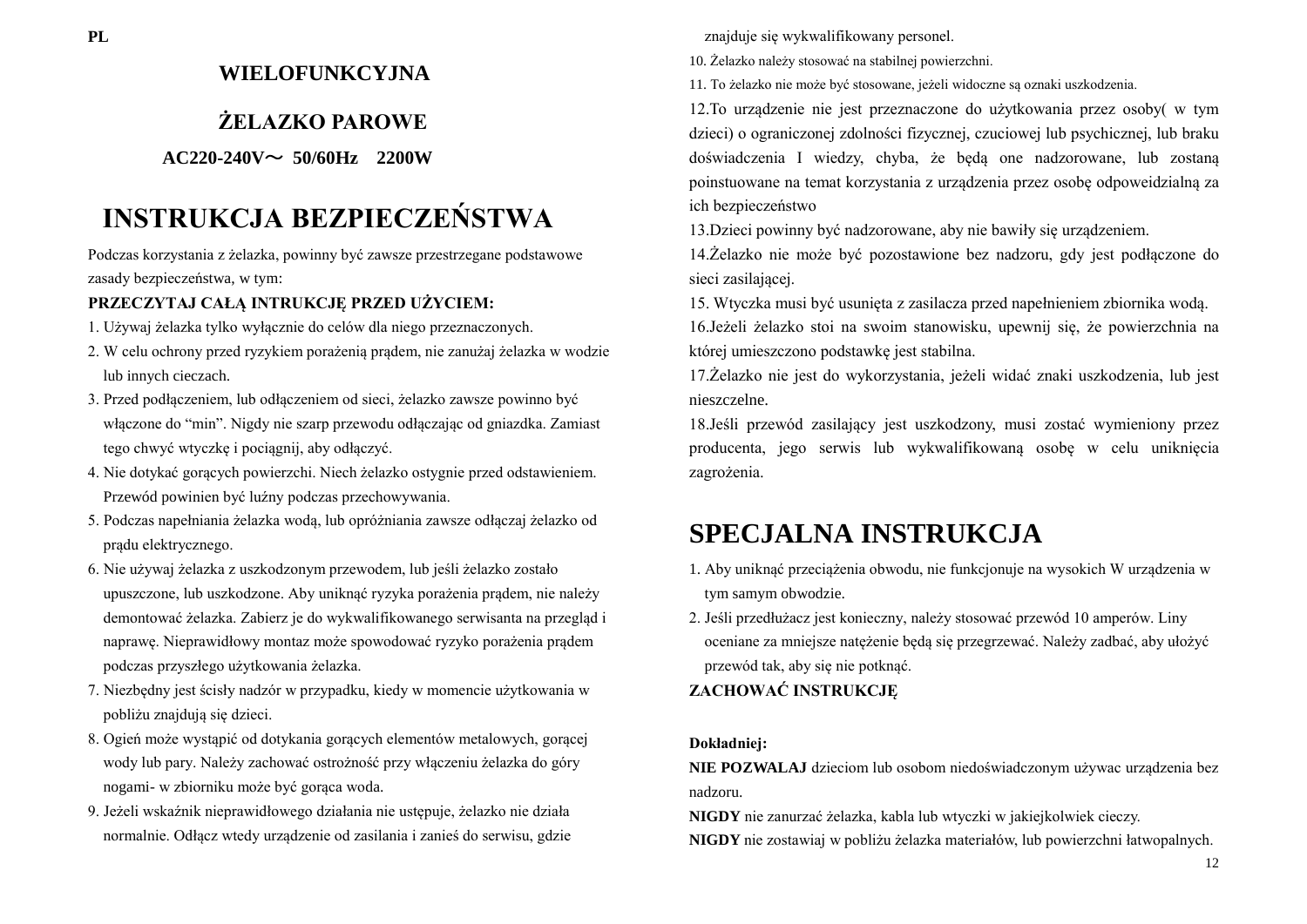- **NIGDY** nie pozostawiaj urządzenia niepotrzebnie podłączonego. Odłącz wtyczkę z gniazdka, gdy urządzenie nie jest używane. Nie dotykać mokryki, wilgotnymi rękoma
- **NIGDY** nie dotykaj urządzenia mokrymi rękoma.
- **NIE WOLNO** używać przewodu zasilającego lub urządzenia, aby wyciągnąć wtyczkę z gniazdka.
- **NIGDY** nie wystawiaj urządzenia na działanie czynników atmosferycznych( deszcz, słońce, itd.)
- **NIGDY** nie pozostawiaj bez nadzoru żelazka, gdy podłączone jest do źródła zasilania.

**NIGDY** nie napełniaj zbiornika wodą przed wyjęciem wtyczki z gniazdka.

## **PROSZĘ UWAŻAĆ!**

Nie należy stosować dodatek chemiczny, pachnące substancje lub detergenty. Niezastosowanie się do powyższych przepisów prowadzi do utraty gwarancji

### **OPIS URZĄDZENIA**



1. Płyta żelazka 2.Pokrywka 3. Spryskiwacz 4.Pokrywa zbiornika 5. Pokrywa wody 6. Przednia pokrywa 7.Przycisk spryskiwacza

8.Pokrętło parowe 9.Przycisk pary 10.Osłona przewodu 11. Pokrętło temperatury 12. Oświetlenie 13. Przycisk samodzielności 14. Zbiornik

### **GENERALNA INTRUKCJA**

Podczas korzystania z żelazka po raz pierwszy, można zauważyć nieznaczą emisję dymu I usłyszeć dźwięki wydawane przez rozrastających tworzyw sztucznych. Jest to zjawisko normalne i kończy się po krótkim czasie. Polecamy również przetrzeć żelazko zwykłą szmatką przed pierwszym użyciem.

# **Sugestie przed użyciem żelazka po raz pierwszy**

1. Niektóre części żelazka zostały lekko smarowane w związku z czym żelazko może wydzielać mało dymu podczas podłączania się po raz pierwszy. Będzie to ustanie po krótkiej chwili.

2.Przed użyciem żelazka po raz pierwszy, należy usunąć plastikową osłonę i wyczyścić miękką ściereczką

3. Trzymaj bazę na gładkiej powierzchni. Nie należy uruchamiać go na metalowych przedmiotach(takich jak guziki, zamki)

4. Włókna wełniane( 100% wełny) można prasować w pozycji "parowy", wybierz wysoką pozycję parową i użyj suchej szmatki do prasowania.

# **Ustawianie temperatury**

1.Sprawdź instrukcję prasowania odzieży, która ma być prasowana.

2.Jeżeli na odzieży nie ma żadnych wskazówek dotyczących prasowania, ale wiesz co to za materiał, sprawdź w tabeli poniżej.

3. Tkaniny, które mają jakiś rodzaj wykończenia( zmarszczki, kontrasty) mogą być prasowane w niższych temperaturach.

4.Jeśli materiał zawiera kilka rodzajów włókien, zawsze wybierz stosowną temperaturę, jeżeli wyrób zawiera 60% poliester i 40% bawełna, należy wybrać temperaturę odpowiednią dla poliestru bez pary.

5. Pierwsze sklasyfikowaniu podlegają najbardziej odpowiednie temperatury prasowania: wełna z wełny, bawełna z bawełny, itp. Jeżeli żelazko nagrzewa się szybko, zacznij od prasowania wymagających najniższej temperatury, takie jak te z włókien syntetycznych. Następnie prasuj te które wymagają wyższej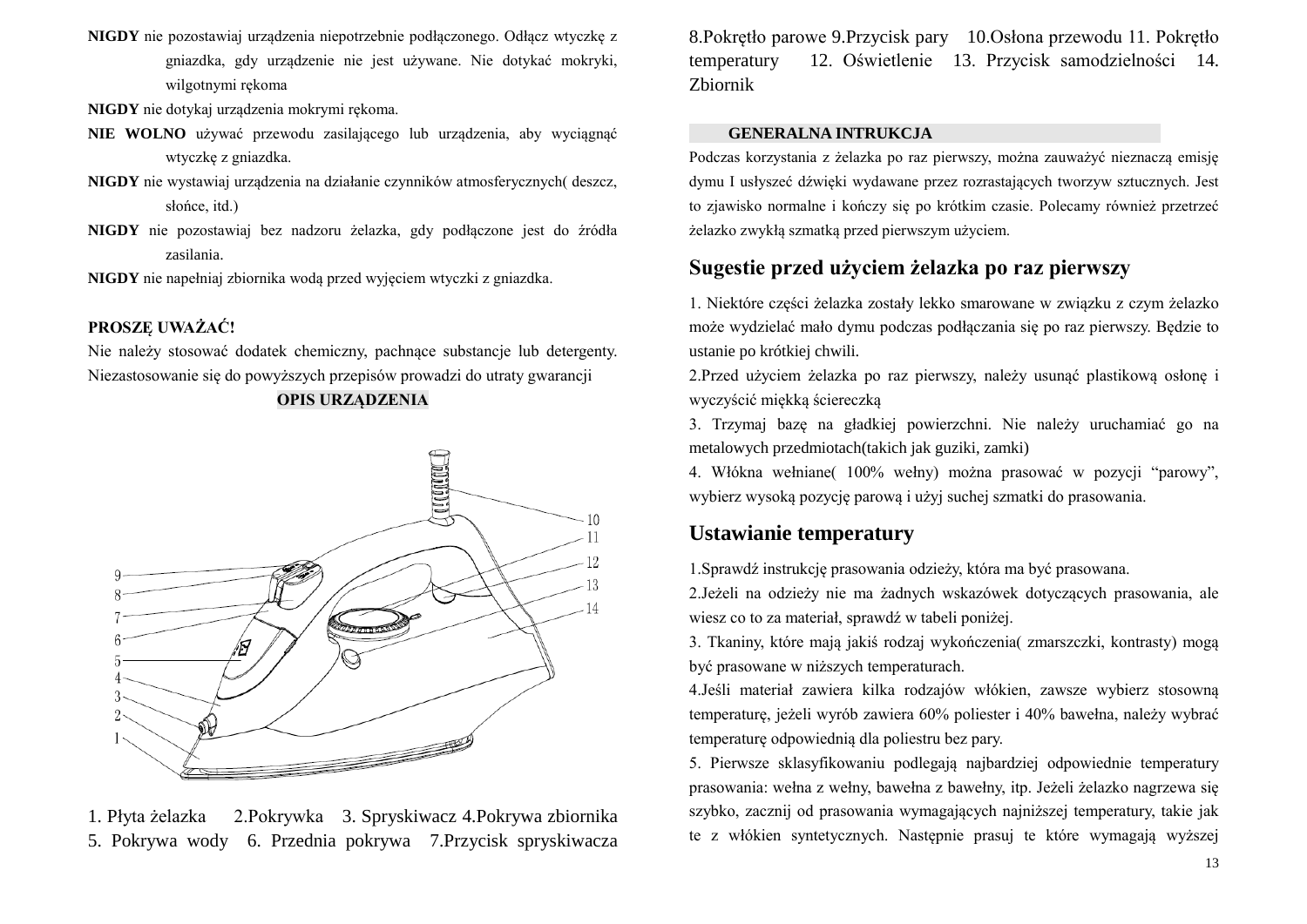### temperatury.

6.Przekręć regulator temperatury, aż wyda odpowiedni sygnał zgnodnie z poniższym:

- · pozycja dla nylonu i octanu
- ·· pozycja dla wełny, jedwabiu
- ··· pozycja dla bawełny lub lnu

# **Jak napełnić zbiornik na wodę**:

1.Odłączyć żelazko.

- 2. Ustaw linijkę pary na sucho
- 3. Napełnij zbiornik przez otwór do napełniania.
- 4. Jeśli masz twardą wodę, wskazane jest, aby używać tylko wody destylowanej lub demiralizowanej.

-nie używaj wody perfumowanej!

5. Nie przechowuj żelazką z wodą w zbiorniku.

# **Prasowanie parowe**

1.Uzupełnij żelazko, tak jak to opisano w sekcji "jak napełnić zbiornik na wodę"

2. Podłącz żelazko do zasilania.

3.Prasowanie parowe jest możliwe tylko wtedy, gdy wybrana jest najwyższa temperature na regulacji temperatury.

W przeciwnym razie woda może uciec przez stopy żelazka.

4. Poczekaj, aż zgaśnie lampka, co oznacza, że została osiągnieta wybrana temperatura.

5. Ustaw przycisk pary w żądanej pozycji.

6. Podczas prasowania parowego żelazko należy umieścić w pozycji pionowej 7.Odłącz żelazko od zasilania. Wylej pozostałość wody i pozostaw żelazko, aby ochłonęło.

# **Rozpylacz**

1.Rozpylacz może być stosowany w dowolnym położeniu, na sucho lub w prasowaniu parowym, o ile zbiornik jest wypełniony wodą.

2.Naciśnij przycisk w sprayu do tej funkcji

UWAGA : Ten przycisk ma być naciśnięty wielokrotnie, aby rozpocząć tą funkcję po raz pierwszy.

# **Strzał z pary**

Strzał z pary daje dodatkową parę do usuwania uporczywych zagnieceń.

1.Ustaw ustawienia temperatury w pozycji "max" i poczekaj aż lampka zgaśnie. 2.Odczekaj kilka sekund przed kolejnym naciśnięciem, aby para dotarła do włókien tkaniny.

UWAGA : Aby uzyskać najlepszą jakość pary, nie stosować więcej niż trzy kolejne naciśnięcia przycisku pary pod rzad. Pompowanie jest potrzebne, aby rozpocząć te działanie.

> Nadmierne korzystanie z tej funkcji spowoduje, że żelazko ostygnie. Upewnij się, że lampka na zewnątrz świeci się przed uruchomieniem strzału z pary.

# **Czyszczenie**

1.Odłącz urządzenie od zasilania przed czyszczeniem.

2.Nie używać rozpuszczalników lub środków ściernych o czyszczenia żelazka, użyj czystej, wilgotnej szmatki.

## **ANTY- KAPANIE**

Z systemem anty- kapania można idealnie wyprasować nawet najbardziej delikatne tkaniny. Zawsze prasuj te materiały w niskich temperaturach. Płytę żelazka można schłodzić do punktu w którym wychodzi para wodna, a nie wrząca woda, która może pozostawić ślady i zabrudzenia. W tych przypadkach system anty-kapanie automatycznie się aktywuje, aby zapobiec parowaniu, tak, że można prasować najbardziej delikatne tkaniny bez ryzyka zepsucia, lub zabarwienia.

# **Usterki i naprawy**

Nie należy samemu wymieniać wadliwego przewodu zasilającego urządzenie. Powierzchnia zasilająca powinna zostać zwrócona do autoryzowanego serwisu w celu naprawy.

**Usterki- przyczyny i rozwiązania**

# **Żelazko emituje zapach, lub dym**

Żelazko wydziela zapach po włączeniu po raz pierwszy. Oleje używane w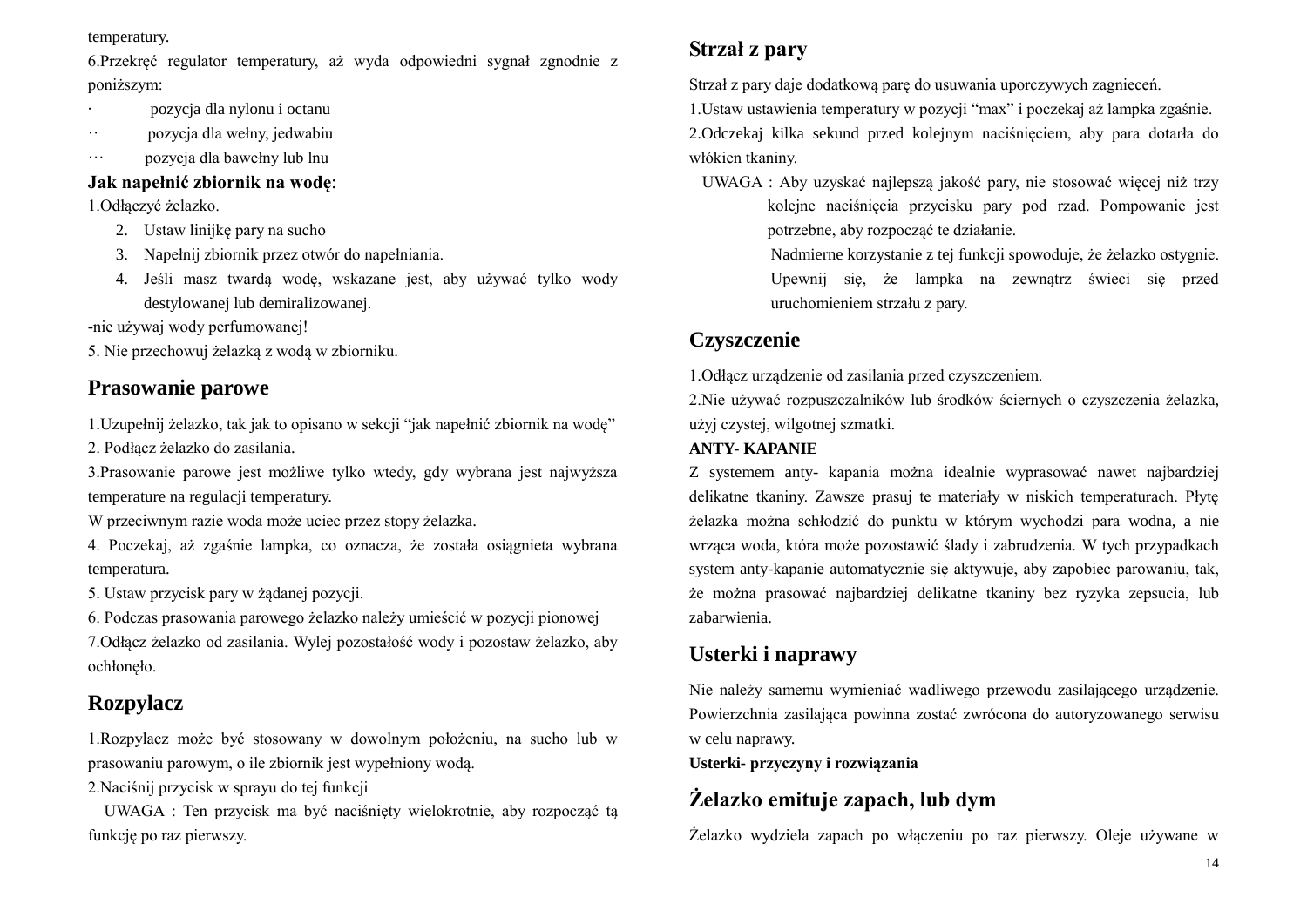trakcie produkcji muszą być wypalane potrzebują dziesięciu minut, aby zapach zniknął

# **Żelazko się nie nagrzewa**

Żelazko powinno być podłączone do 230 Volt gniazdka elektrycznego. Pokrętło temperatury musi być ustawione w żądanej temperaturze.

# **Żelazko nie paruje**

Zbiornik na wodę jest pusty. Włącz zawór parowy do "0" i dodaj wody .Pozwól, aby żelazko się nagrzało, a następnie ustaw pokrętło do ustawiania pary.

# **Funkcja wyrzutu pary nie działa**

Zbiornik wody musi wynosić co najmniej ¼ pełnego. Temperatura musi być ustawiona na pare pozycji. Żelazko powinno znajdować się w położeniu poziomym. Zachowuj krótką przerwę między naciśnięciami i pamiętaj, aby w pełni wcisnąć przycisk wyrzutu pary.

# **Funkcja pary nie działa**

Zbiornik wody musi wynosić conajmniej ¼ całkości. Wypełnij żelazko jak opisano w sekcji "jak napełnić zbiornik na wodę"

# **Żelazko jest nieszczelne**

Zmienna wybierana para wodna musi być ustawiona na "max", aż żelazko zrobi się gorące. Ustawiona temperatura nie może być zbyt niska do wytworzenia pary. Strzał z pary stosowany zbyt wiele pozwala na stracenie temperatury żelazka.

## **GWARANCJA2 LATA**

# **INSTRUCÇÕES MULTIFUNÇÃO**

# **FERRO DE PASSAR A VAPOR**

# AC220-240V~ 50/60Hz 2200W

# **INSTRUCÇÕES DE SEGURANÇA IMPORTANTES**

Quando utilizar o seu ferro,deve seguir sempre as intrucções de segurança basicas, incluidas as seguintes:

# **LEIA TODAS AS INSTRUCÇÕES ANTES DE UTILIZAR**

- 1. Utilize o seu ferro somente para o seu propósito.
- 2. Para evitar um choque eléctrico, não submergir o ferro em agua ou outros liquidos.

3.O ferro deverá colocar-se sempre no minimo, antes de ligar ou desligar da ficha. Nunca dé um puxão ao fó para desligar da ficha.

- 4. Não deixe que o fio do ferro toque superficies quentes. Deixe o ferro arrefecer por completo antes de guardar. Enrole o fio com fôlego à volta do ferro quando o fôr guardar.
- 5. Desligue sempre o ferro da ficha eléctrica quando for pôr agua, esvazia-lo ou guarda-lo.
- 6. Não utilize o ferro com o fio danificado, ou se o ferro caiu ou tem alguma avería. Para evitar o perigo de um choque el éctrico não desmonte o ferro. Deve acudir a um serviço técnico qualificado, para que seja supervisado e reparado. Uma montagem incorrecta pode causar choque eléctrico, quando o ferro estiver a ser usado.
- 7. É necessário supervisar de perto qualquer aparelho eléctrico, quando este estiver a ser usado ou perto de crianças. Não deixe o ferro sozinho ou conectado na tábua de passar.
- 8. Podem ocorrer queimaduras por tocar no ferro quente, no metal quente, com a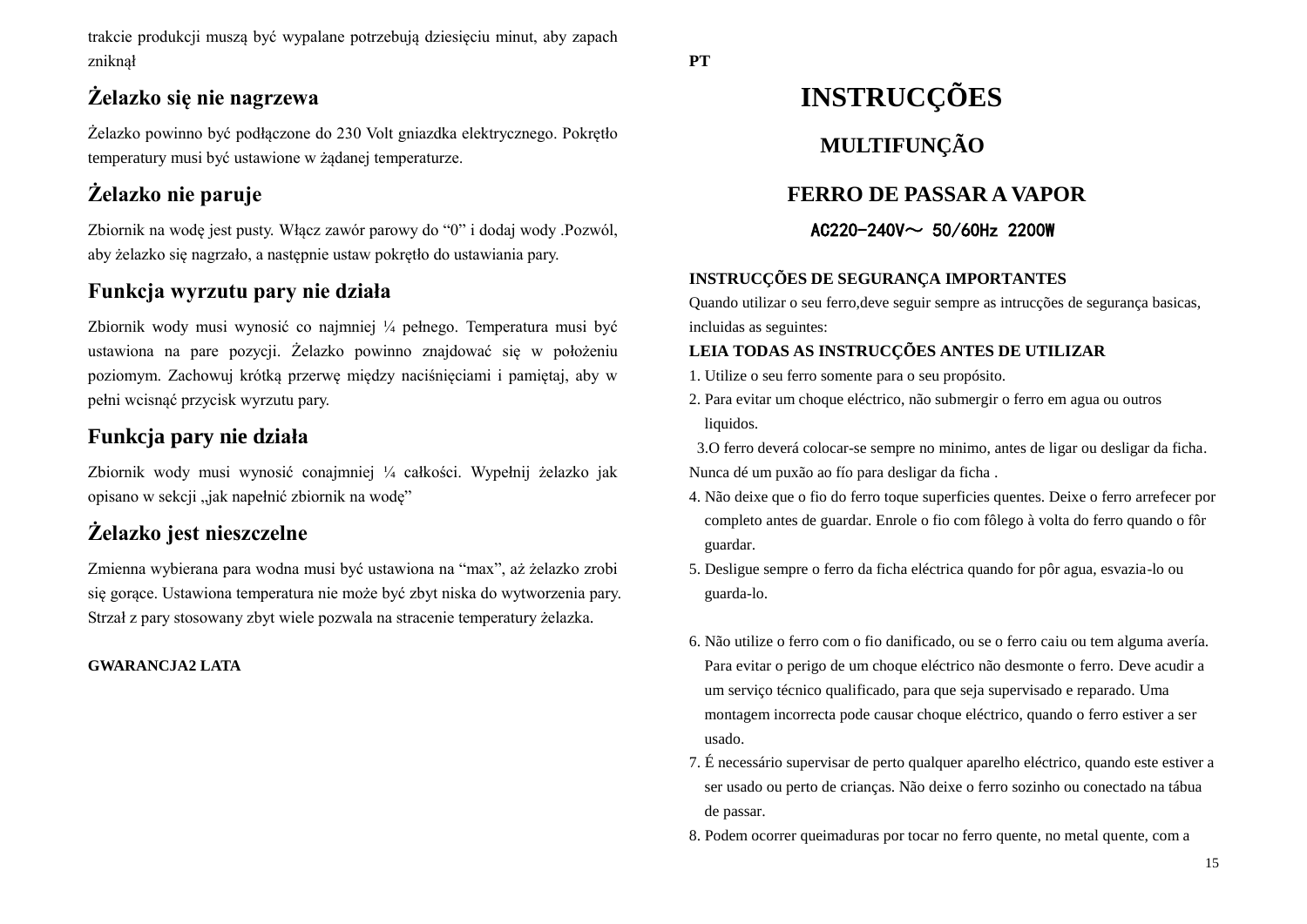àgua quente ou o vapor. Tenha precaução quando virar o ferro para baixo ao vazar o depósito de agua, que pode ter agua ainda quente. Se a luz de mal funcionamento se acender, é indicação de que o ferro não está a funcionar corretamente. Desligue da ficha el éctrica e acuda a um serviço técnico profisional. 10. O ferro deve de ser usado e apoiado numa superficíe estável .

11.O ferro não deverá de ser usado após uma caída, se tiver sido danificado ou se tiver ficado sem agua.

12. Este aparelho não é apto para ser utilizado por pessoas ( incluidas crianças) com capacidades fisicas ou psiquicas disminuídas ou sem experiencia ou conhecimentos necessários para tal fin, a menos que estejam supervisadas por um adulto responsável pela sua segurança.

13. As crianças devem ser supervisadas para garantir que não vão brincar com este aparelho.

14.O ferro não pode estar sem supervisão se estiver conectado à ficha eléctrica. 15. Deve-se desligar antes de encher o depósito com agua.

16. Quando pousar o ferro, assegure-se que é uma superficie estável.

17. Se o fio estiver danificado, deve de ser substituido pelo fabricante, pelo  $s$ ervi $\infty$  técnico, ou por um professional qualificado.

# **INSTRUCÇÕES ESPECIAIS**

1.Para evitar sobrecargas de tensão eléctrica evite ligar mais aparelhos quando estiver a utilizar o seu ferro.

2. Se for necessária uma extensão eléctrica deve de ser usada uma de 10-ampérios. Extensões com menos ampérios podem queimarse. Deve de ter cuidado com o fio para não tropeçar nele ou que possa ser puxado sem querer.

## **GUARDE ESTAS INSTRUCÇÕES**

## **MAIS EXPLICÍTAS**

**NÃO** deixe as crianças ou pessoas sem experiencia utilizar este aparelho sem supervisão.

**NUNCA** submerge o ferro, o fio ou a ficha em agua.

**NÃO** deixe o ferro quente encima de tecidos ou superficies inflamáveis.

**NÃO deixe o aparelho ligado desnecessáriamente. Desligue quando não for** 

**usar.**

**NUNCA** toque o aparelho com as mãos molhadas ou húmidas.

**NÃO de puxões com** o ferro para desligar este, da tomada.

**NÃO deixe o ferro exposto ao ar livre ( chuva, vento, frio, calor etc.)**

**NÃO** deixe o ferro ligado à tomada sem supervisão.

**NÃO encha o deposito de agua sem desligar o ferro da tomada .**

## **A TER EM CONTA**

**Não use aditivos quimicos , perfumados ou descalcificadores. O não cumprimento de estas normas leva a uma perda da garantia.**

## **DESCRIPÇÃO DO APARELHO**



1. Sola do ferro 2.skirt 3. Borrifador 4.Tampa do depósito 5. Entrada do depósito da agua 6. Parte de cima

7. Botão de borrifar 8.Saída de vapor 9.Botão de vapor-extra 10.Protector do fio 11. Regulador de temperatura 12. Indicador de luz 11.Asa 13. Botão de autolimpeza 14. Depósito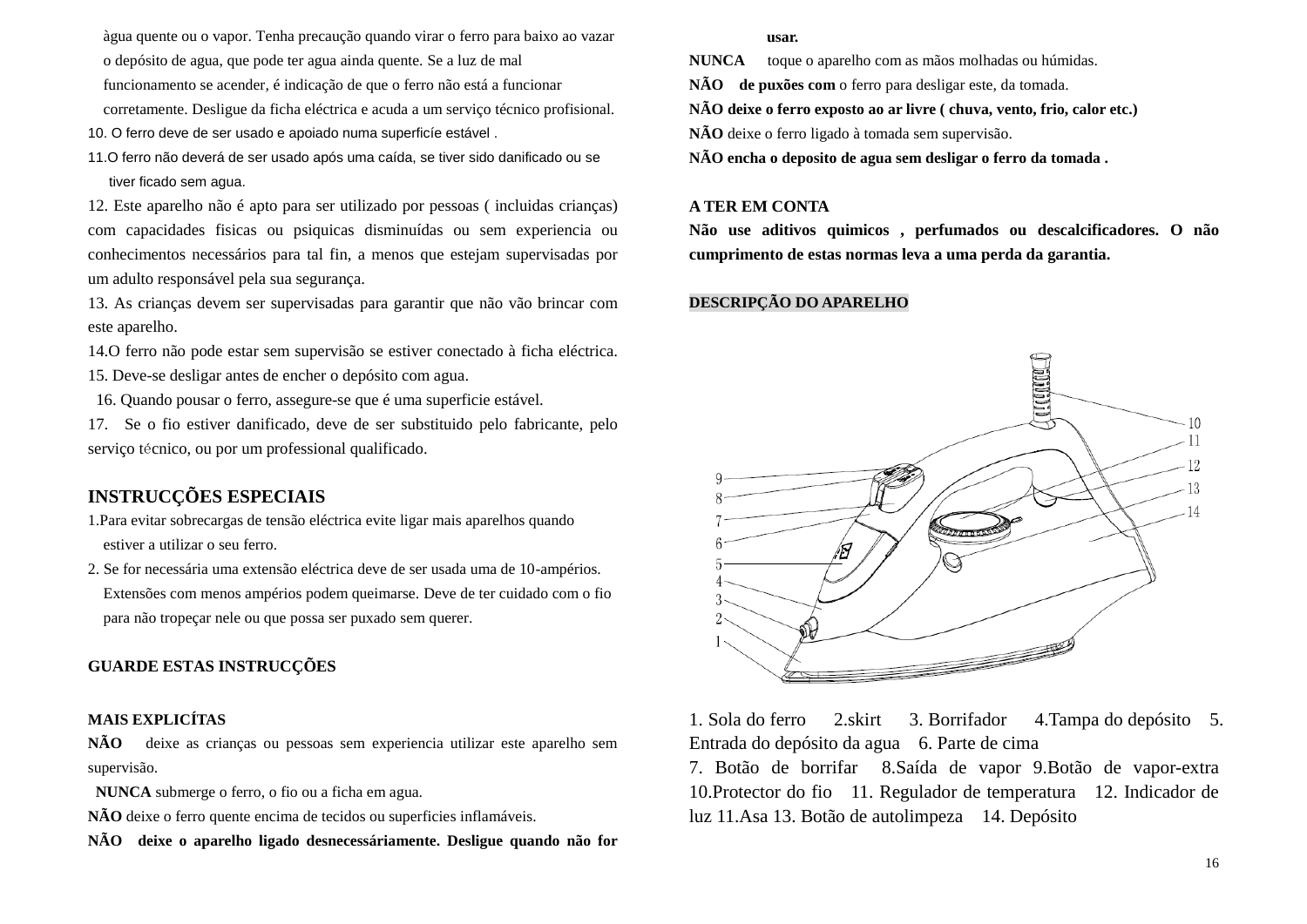## **INSTRUCÇÕES GERAIS**

Quando usar o ferro por primeira vez , poderá notar uma suave saída de fumo e alguns ruídos extranhos produzidos pelo ajuste dos plásticos. Isso é completamente normal e passa em pouco tempo.Também recomendamos passar o ferro numa roupa que não sirva, quando utilizar por primeira vez.

# **SUGESTÕES PARA QUANDO USAR O FERRO POR**

# **PRIMEIRA VEZ**

1. Antes de usar o ferro por primeira vez retire o plástico protector da base ( se o tiver) e limpe a bae com um pano macio.

2. Mantenha a base num sitio adequado , não a passe em metais, botões, feixos etc.

3. Peças de pura fibra ou (100% lã) não podem ser passadascom o ferro em posição de vapor. De preferencia seleccione uma posição sem vapor.

# **SELECÇÃO DA TEMPERATURA**

1. Veja as intrucções da temperatura na etiqueta das roupas que vai passar .

2. Se a roupa não tiver etiqueta de instrucções, mas voçe souber o tipo de tecido que é, escolha a temperatura adequada.

3. Os te codos que tenham acabados com brilhos, rugas ou outro tipo de acabados, podem ser passados a baixas temperaturas.

4. Primeiro classifique as peças para passar de acordo com a temperatura mais suave: lã com lã, algodão com algodão, etc. .Devido a que o ferro es mais rápido a aquecer que a arrefecer, escolha primeiro as peças que precisam de menos temperatura, e va aumentando conforme seja necessário.

6. Coloque a posição do selector de temperatura, de acordo com o simbolo correcto, abaixo indicado:

- · posição para nylon e fibra
- ·· posição para lã, seda, ou mistura de ambas
- ··· posição para algodão ou linho position for cotton or linen (vapor).

### **Como encher o depósito de agua**

- 4. Desligue o ferro.
- 5. Coloque o regulador da temperatura para passar sem vapor
- 6. Encha de agua pelo orificio para tal fin.
- 7. Se só tem agua da torneira, aconselha-se utilizer agua destilada ou desmineralizada .
- 8. Não utilize adititivos quimicos ou agua perfumada.
- 9. Não guarde o ferro com agua no depósito.

Ferro com vapor

1. Encha de agua conforme se explica nas instrucções anteriores.

2. Ligue o ferro á ficha eléctrica.

3. Só époss ível passar a ferro com vapor se forem seleccionadas as temperaturas mais altas no regulador de temperatura.

De outra forma a agua pode filtrar-se através da sola do ferro.

4. Espere até a luz do indicador ter-se apagado, o qual indica que a temperatura seleccionada é adecuada.

5. Rode o botão de vapor até a posição desejada.

6. Quando não estiver a utilizar o ferro ou nos intervalos en quanto passa a ferro, coloque o mesmo em posição vertical.

7. Desligue o ferro da ficha eléctrica . Retire os restos de agua e espere que o ferro arrefeça antes de guardar.

### **BORRIFADOR**

1. O borrifador pode ser utilizado em qualquer posição do ferro, tanto em seco como com vapor, desde que o depósito tenha agua.

2. Pressione o botão do borrifador para esta função.

ANOTAÇÃO: Este botão tem que ser presionado repetidamente para começar a sua função pela primeira vez .

### **JACTO DE VAPOR**

Disparo extra de vapor para passar as rugas persistentes.

1. Coloque o selector de temperature na posição "máx."e espere até que a luz indicadora se apague.

2. Espere uns segundos até voltar a pressionar novamente o botão de jacto a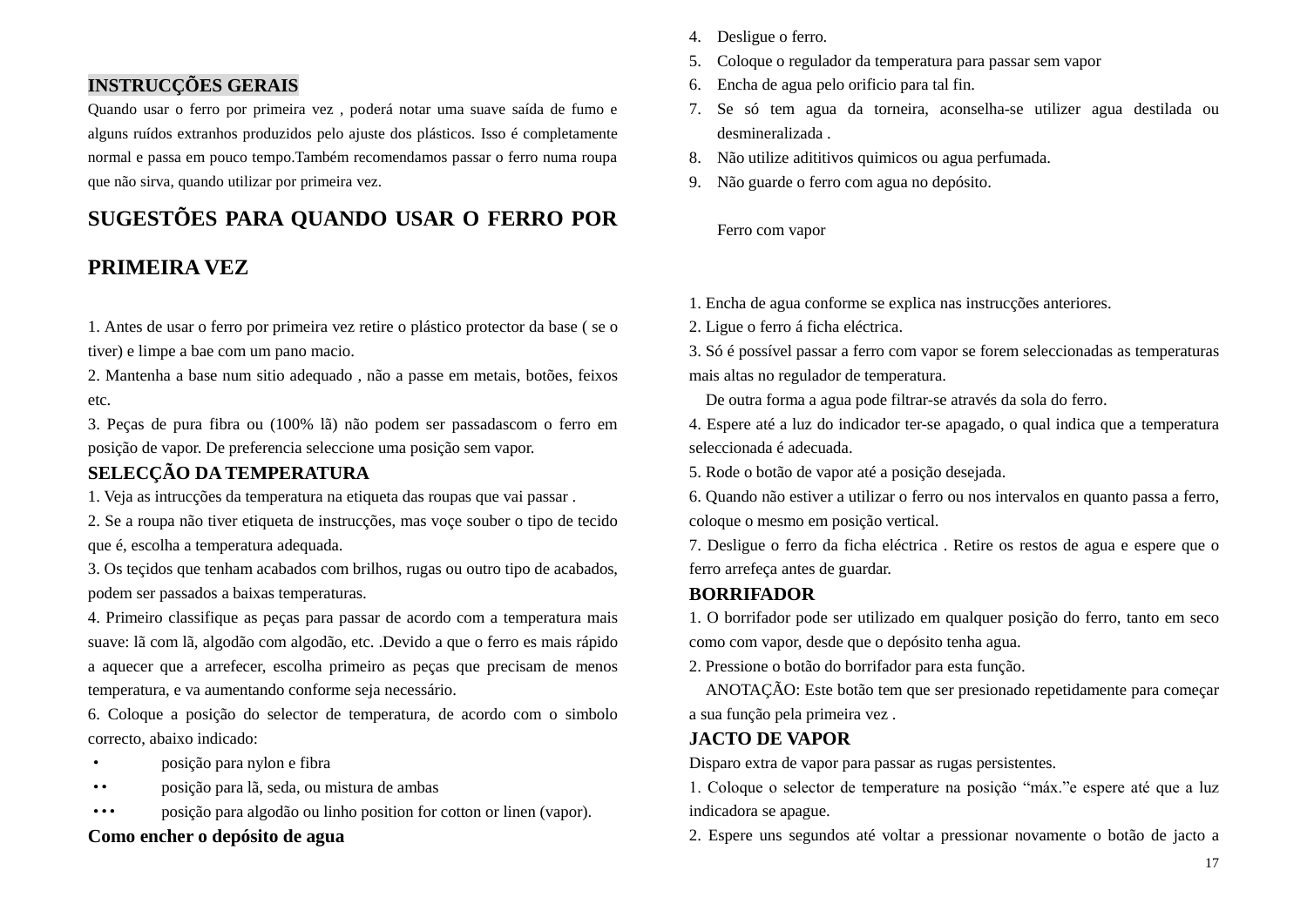vapor.

# ANOTAÇÃO

A utilização em excesso deste botão vai baixar a temperatura do ferro, pelo qual utilize só quando for realmente necessário.

# **LIMPEZA**

1. Desligue o ferro da tomada antes de limpa-lo.

2. Não utilize disolventes ou productos abrasivos para limpar o ferro, limpe com um pano úmido.

# **ANTI-GOTEIO**

Com o Sistema antigoteio pode passar a ferro perfeitamente as roupas mais delicadas.

Passe sempre a ferro estas peças de roupa com temperaturas baixas.

A sola do ferro pode arrefecer tanto que pode sair agua suja, que pode deixar marcas ou manchas.

Nestes casos o sistema Anti-Goteio activa automáticamente o sistema de vapor, pelo que pode passar a ferro as peças mais delicadas sem risco de suja-las ou mancha-las.

# **DEFEITOS E REPARAÇÕES**

Não tente substituir nenhuma peça defeituosa, deverá acudir a um serviço técnico ou centro de reparações especializado.

# **PROBLEMAS, FALHAS E SOLUÇÕES**

# **O FERRO DEITA CHEIROS E FUMO**

O Ferro pode deitar um cheiro forte quando utilizar por primeira vez. Os óleos da fabricação têm que ser queimados, en uns 10 minutos vai desaparecer o cheiro.

# **O FERRO NÃO AQUECE**

O ferro deve estar ligado a uma tomada de 220 V O botão da temperatura deve colocar-se na temperatura adequada.

# **O FERRO NÃO DEITA VAPOR**

O depósito da agua pode estar vazio . Coloque o botão da temperature a "0" e encha de agua.Deixe o ferro aquecer e coloque na posição de vapor.

# **O JACTO DE VAPOR NÃO FUNCIONA**

O depósito da agua deve de estar a um ¼ da capacidade..A temperatura emperatura deve de estar na posição de vapor. Deve estar em posição horizontal. Deixe que haja uma pausa entre os disparos de vapor. Certefique que aperta bem o botão do jacto de vapor.

# **O BORRIFADOR DE AGUA NÃO FUNCIONA**

O depósito de agua deve de estar a ¼ da capacidade. Encha o ferro conforme a descrição realizada no parágrafo " Como encher o depósito de agua).

# **O FERRO PERDE AGUA**

A temperatura seleccionada é demasiado baixa para produzir vapor. Usa demasiado o jacto de vapor.

# **GARANTÍA 2 Anos**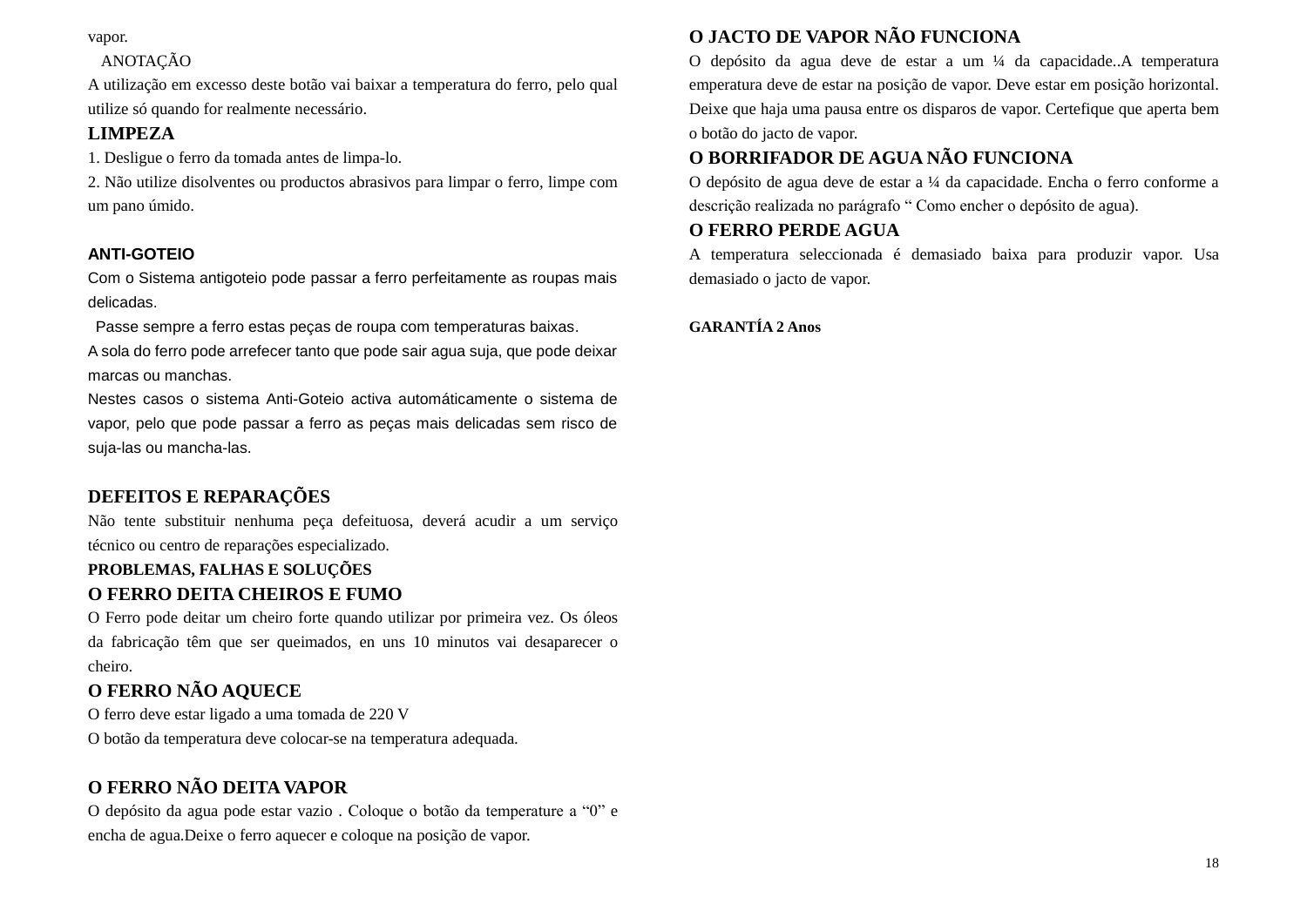# **ANLEITUNG MULTIFUNKTIONS-BÜGELEISEN**

 $AC220-240V \approx 50 / 60Hz$  2200W

### **WICHTIGE SICHERHEITSHINWEISE**

Wenn Sie Ihr Flatiron, sollten immer grundlegende Sicherheitsregeln beachtet werden, einschließlich der folgenden:

## **LESEN SIE ALLE ANWEISUNGEN BEVOR SIE**

1. Verwenden Eisen nur für den vorgesehenen Gebrauch.

2. Um gegen eine Gefahr von Stromschlägen zu schützen, nicht das Eisen in Wasser oder andere Flüssigkeiten eintauchen.

3. Das Eisen sollte immer eingeschaltet werden, um "min", vor dem Einstecken oder Ausstecken von Steckdose. Ziehen Sie niemals am Kabel aus der Steckdose ziehen; Stattdessen greifen Stecker und ziehen Sie die Verbindung zu trennen.

4. Lassen Sie keine Kabel an heißen Oberflächen berühren. Lassen Eisen abkühlen, bevor Sie entfernt. Schleifenkabel locker um Eisen bei der Lagerung.

5. Trennen Sie immer Eisen aus der Steckdose, wenn Befüllung mit Wasser oder Entleerung und wenn nicht in Gebrauch.

6. Nicht bügeln mit einem beschädigten Kabel oder wenn das Eisen wurde fallen gelassen oder beschädigt. Um das Risiko eines Stromschlags zu vermeiden, darf das Eisen zu zerlegen. Nehmen Sie es zu einem qualifizierten Servicetechniker zur Prüfung und Reparatur. Falscher Zusammenbau kann eine Gefährdung durch Stromschlag führen, wenn das Eisen verwendet.

7. Aufsicht ist für jedes Gerät erforderlich, die von oder in der Nähe von Kindern benutzt wird. Lassen Sie keine Eisen unbeaufsichtigt während der Verbindung oder auf ein Bügelbrett.

8. Verbrennungen können durch Berühren heißer Metallteile, Warmwasser, oder Wasserdampf auf. Seien Sie vorsichtig, wenn Sie drehen ein Dampfbügeleisen auf den Kopf - es kann heißes Wasser in dem Behälter sein.

9. Wenn die Fehlfunktionsanzeige weitergeht, wird das Bügeleisen nicht normal.

Trennen von der Stromversorgung und die Flatiron von qualifiziertem Fachpersonal gewartet werden.

10. Das Eisen muss verwendet werden und ausgeruht auf eine stabile Oberfläche.

11.Die Eisen wird nicht verwendet werden, wenn es fallen gelassen wurde, wenn es sichtbare Beschädigungen aufweist oder wenn es undicht ist.

12.Diese Gerät ist nicht dafür bestimmt, durch Personen (einschließlich Kinder) mit eingeschränkten physischen, sensorischen oder geistigen Fähigkeiten oder mangelnder Erfahrung und Wissen, soll, sofern sie nicht beaufsichtigt oder ausführliche Anleitung zur Benutzung des Geräts gegeben durch eine für ihre verantwortliche Person Sicherheit .

13.Children sollten beaufsichtigt werden, um sicherzustellen, dass sie nicht mit Gerät spielen.

14.Die Bügeleisen nicht unbeaufsichtigt, während es an das Stromnetz angeschlossen ist;

15.Die Stecker muss aus der Steckdose, bevor socked-Wasserreservoir wird mit Wasser gefüllt entfernt werden;

16.Wenn Abstellen des Bügeleisens auf seiner Haltevorrichtung sicherstellen, dass die Fläche, auf der die Haltevorrichtung positioniert stabil ist;

17.Der Eisen wird nicht verwendet werden, wenn es fallen gelassen wurde, wenn es sichtbare Beschädigungen aufweist oder wenn es undicht ist.

18.If das Netzkabel beschädigt ist, muss es vom Hersteller ersetzt werden. seinen Kundendienst oder ähnlich, um eine Gefahr zu vermeiden qualifizierte Personen.

### **SPEZIELLE ANWEISUNGEN**

1. Um einen Stromkreisüberlastung zu vermeiden, nicht ein weiteres hoher Wattzahl Gerät am gleichen Stromkreis betrieben werden.

2. Wenn ein Verlängerungskabel ist unbedingt notwendig, sollte eine 10-Ampere-Kabel verwendet werden. Cords nicht für die betreffende Stromstärke kann sich überhitzen. Es sollte darauf geachtet werden, das Verlängerungskabel so, dass es nicht gezogen oder darüber stolpern kann.

### **DIESE ANLEITUNG**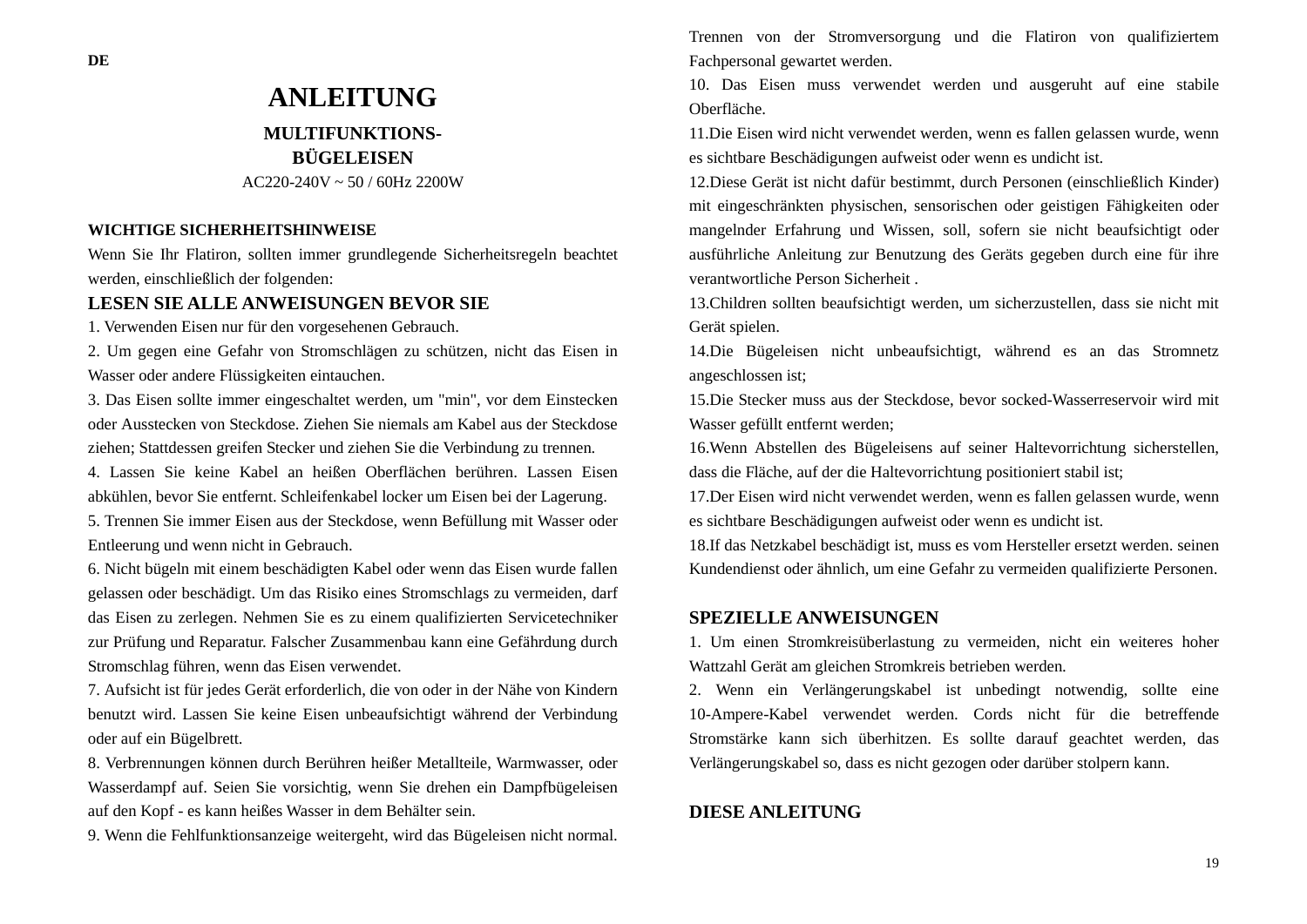### Genauer:

Lassen Sie sich nicht Kinder oder untrainierte Personen das Gerät ohne Aufsicht. Tauchen Sie das Bügeleisen, Kabel oder Stecker in eine Flüssigkeit.

Vermeiden Sie heißes Eisen berühren Stoffe oder sehr entflammbaren Oberflächen.

NICHT Lassen Sie das Gerät nicht unnötig eingesteckt ist. Ziehen Sie den Stecker aus der Steckdose, wenn das Gerät nicht benutzt wird.

Berühren Sie NIEMALS das Gerät nicht mit nassen oder feuchten Händen.

Verwenden Sie NICHT das Netzkabel oder das Gerät, um den Stecker aus der Steckdose zu ziehen.

NICHT Lassen Sie das Gerät auf das Wetter (regen, Sonne, etc.) ausgesetzt.

NICHT das Eisen zu verlassen unbeaufsichtigt, wenn es an die Stromversorgung angeschlossen ist.

NICHT das Reservoir mit Wasser zu füllen, bevor Sie den Stecker aus der Steckdose.

## **BITTE BEACHTEN SIE!**

Verwenden Sie keine chemischen Zusatzstoff, Duftstoffe oder Entkalker. Die Nichtbeachtung der oben genannten Vorschriften führt zum Verlust der Garantie.

### **Gerätebeschreibung**



1. Bügelsohle 2. Rock 3. Sprühdüse 4 .tank Abdeckung 5. Wasserabdeckung 6. bis Abdeckung 7. Sprühtaste 8. Dampfdrehknopf 9. Burst-Taste 10. Kabelschutz 11. Temperatur-Regler 12. Lampen 13. Selbstreinigungstaste 14. Tank

### **Allgemeine Anweisungen**

Bei Verwendung der Eisen zum ersten Mal, können Sie eine leichte Rauchentwicklung feststellen, und zu hören, einige Sounds durch die expandierenden Kunststoff. Das ist ganz normal und es nach kurzer Zeit beendet. Wir empfehlen auch vorbei das Bügeleisen über ein gewöhnliches Tuch, bevor Sie es zum ersten Mal.

### **Vorschläge, bevor Sie das Eisen zum ersten Mal**

1. Bestimmte Teile des Eisen wurden leicht gefettete das Eisen könnte daher geben ein wenig Rauch, wenn sie in zum ersten Mal eingesteckt ist. Dies wird nach kurzer Zeit aufhören.

2.Before, mit dem Eisen zum ersten Mal, entfernen Sie den Plastikschutz von der Basis (falls vorhanden) reinigen Sie den Boden mit einem weichen Tuch.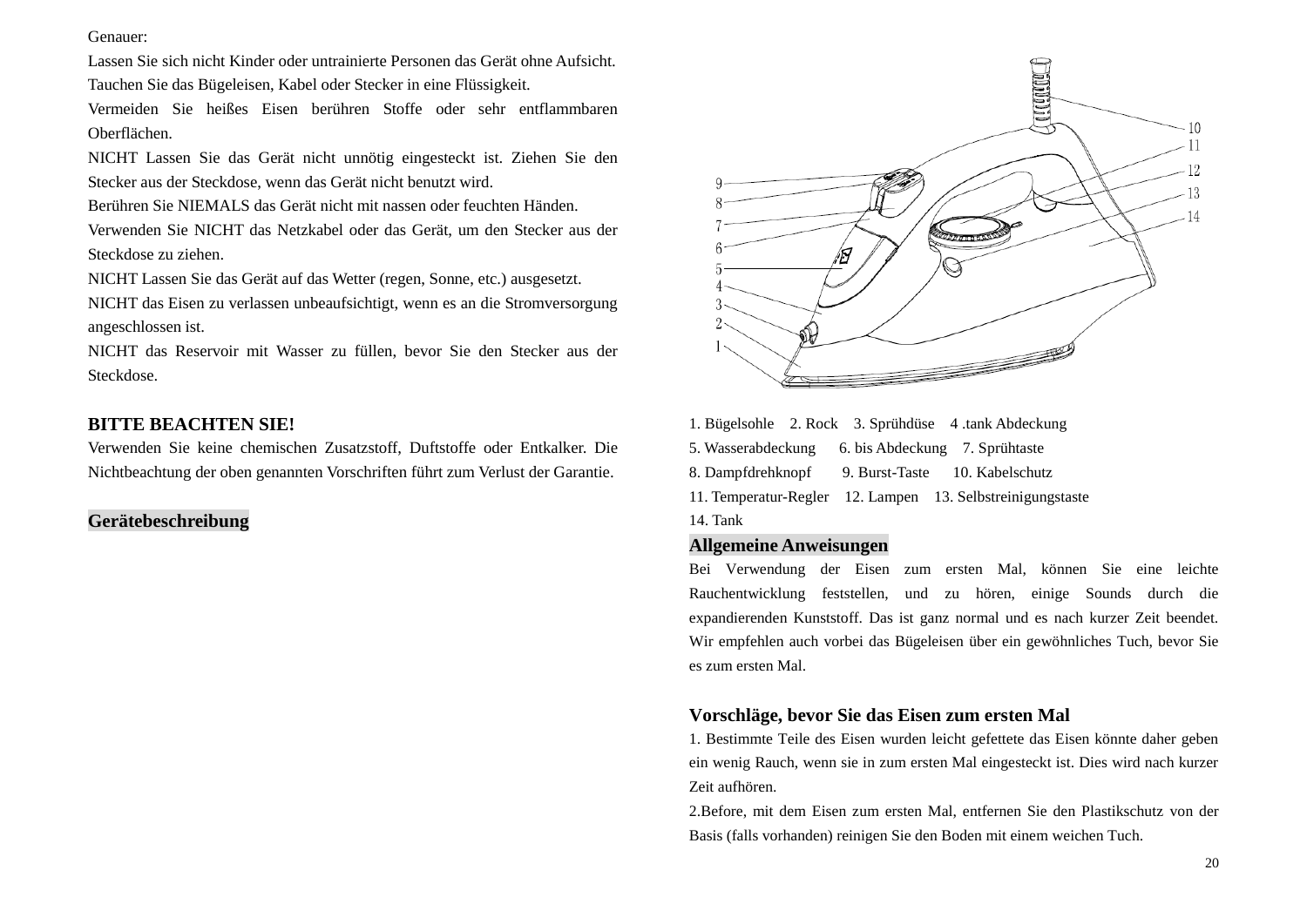3. Halten Sie die Basis sehr glatt. Sie laufen nicht über Metallgegenstände (wie beispielsweise gegen die Bügelbrett, Knöpfe, Reißverschlüsse, etc.)

4. Reine Wollfasern (100% Wolle) können mit dem Gerät in die Position Dampf .by Vorlieben gebügelt werden, wählen Sie eine hohe Dampfposition und ein trockenes Bügeltuch.

### **Auswahl der Temperatur**

1.check das Bügelvorschrift auf dem Kleidungsstück gebügelt werden.

2. Selbst das Kleidungsstück hat keine Bügelvorschrift aber Sie haben die Art von Stoff in Frage kennen, verwenden Sie die folgende Tabelle.

3. Stoffe, die eine Art von Oberfläche haben (Polieren. Falten, kontrastiert ....) Kann bei den niedrigsten Temperaturen gebügelt werden.

4.Wenn das Gewebe enthält verschiedene Arten von Fasern, die Temperatur immer wählen anwendbar, wenn ein Artikel enthält 60% Polyester und 40% Baumwolle, müssen Sie immer wählen Sie die Temperatur, die Polyester und ohne Dampf.

5. Erste klassifizieren die Artikel gebügelt werden nach dem am besten geeigneten Bügeltemperatur: Wolle zu Wolle, Baumwolle zu Baumwolle usw., wie das Eisen erwärmt sich so schnell, wie es abkühlt, beginnen Sie mit den Textilien die niedrigste Temperatur erfordert, wie sie aus synthetischen Fasern. Fortschritte in Richtung zu denen, die den höchsten Temperaturen erfordern.

6.Stufenschalter Temperaturregelung, bis es vor dem entsprechenden Signal gemäß der folgenden ist:

• Position für Nylon und Acetat

•• Position für Wolle, Seide oder mixures

••• Position für Baumwolle oder Leinen (Dampf).

Wie Sie den Wassertank zu füllen.

1.Unplug das Eisen.

1. Stellen Sie den Dampf Lineal, um zu trocknen Bügeln.

2. Füllen Sie den Tank durch die Einfüllöffnung.

3. Wenn Sie hartes Wasser haben, ist es ratsam, nur destilliertes oder demineralisiertes Wasser zu verwenden.

-nicht verwenden chemisch de-gekalkt Wasser oder parfümierten

4.Do nicht das Bügeleisen mit Wasser in den Tank zu speichern.

Dampfbügeln

1.Fill das Eisen, wie in Abschnitt ", wie man den Wasserbehälter füllen".

2. Stecken Sie das Eisen in die Steckdose.

3.Steam Bügel ist nur möglich, wenn die am höchsten auf der Temperatursteuer gezeigten Temperaturen ausgewählt.

Andernfalls kann Wasser durch die Sohle zu entkommen.

4. Warten Sie, bis die Kontrolllampe erlischt, was anzeigt, dass die gewählte Temperatur erreicht ist.

5. Schalten Sie die Dampftaste in die gewünschte Position.

6. Wenn der Bügel beendet ist und während der Pausen in Bügeln, das Bügeleisen in seiner aufrechten Position.

7.Trennen das Bügeleisen vom Stromnetz. Gießen Sie jede restliche Wasser und lassen Sie das Bügeleisen abkühlen.

Spray

1.Die Spray kann in jeder Position verwendet werden, entweder in trockener oder Dampfbügeln, solange der Wassertank mit Wasser gefüllt ist.

2. Drücken Sie die Taste Spray für diese Funktion

Hinweis: Diese Schaltfläche muss wiederholt gedrückt, um diese Funktion zum ersten Mal starten.

Dampfstoß

Dampfstoß geben zusätzliche Dampf zur Entfernung von hartnäckigen Falten.

1.Platz den Temperaturregler an der "max" und warten Sie, bis die Kontrolllampe erlischt

2.Warten für ein paar Sekunden, bis der Dampf, um die Faser vor dem erneuten Drücken durchdringen.

HINWEIS: Für die beste Dampfqualität, verwenden Sie nicht mehr als drei aufeinander folgenden Bursts jedes Mal. Mehrere Pumpen sind erforderlich, um diese Funktion zu starten.

Übermäßiger Gebrauch von dieser Funktion bewirkt, dass das Eisen zu kühlen, sicherzustellen, dass die Kontrollleuchte aus ist, bevor Sie die Dampfstoß-Steuer.

### **Reinigung**

1.Disconnect das Gerät vom Stromnetz, bevor Sie es reinigen.

2.Do verwenden Lösungsmittel oder scheuernde Produkte, die nicht das Eisen, sauber mit einem feuchten Tuch reinigen.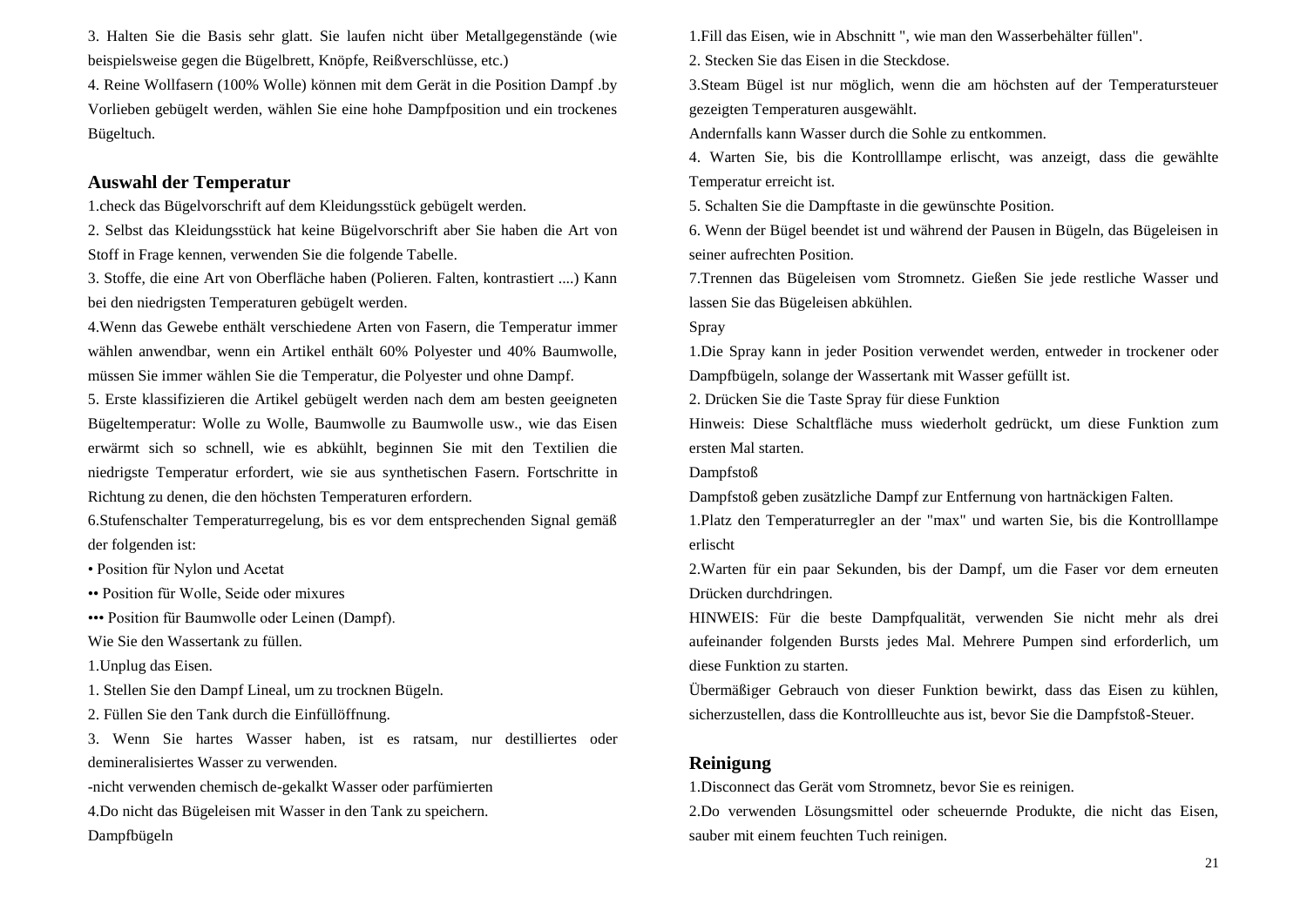#### Anti-Tropf-

Mit dem Anti-Tropf-System, können Sie perfekt sogar bügeln die feinsten Stoffe. Immer bügeln diese Stoffe bei tiefen Temperaturen. Die Platte kann bis zu dem Punkt zu kühlen, wo kein Dampf mehr herauskommt, sondern fällt mit kochendem Wasser, die Markierungen oder Flecken hinterlassen können. In diesen Fällen aktiviert das Anti-Tropf-System automatisch auf die Verdampfung zu verhindern, so dass Sie sich die empfindliche Stoffe ohne Risiko zu verderben oder Färbung sie bügeln.

### **Mängel und Reparaturen**

Versuchen Sie nicht, ersetzen eine defekte Netzkabel .Das Gerät muss an ein autorisiertes Service-Center zur Reparatur eingeschickt werden.

Fehler-Ursachen und Lösungen

Eisen einen Geruch abgibt oder rauchen

Eisen einen Geruch abgibt, wenn zum ersten Mal eingeschaltet wird. Öle bei der Herstellung verwendet werden, müssen verbrannt werden, erlauben 10 Minuten für die Geruchs zu verschwinden.

Bügeleisen wird nicht heiß

Das Eisen sollte in eine 230 Volt, AC Steckdose nur eingesteckt werden. Der Temperaturregler muss auf die gewünschte Temperatur eingestellt werden.

### **Eisen nicht dämpfen.**

Der Wassertank vielen leer sein. Drehen Sie das Dampfventil auf "0", und fügen Sie Wasser .Allow das Eisen zu erwärmen, und dann stellen Sie den Dampfknopf in die Dampfeinstellung.

Dampf-Funktion Burst nicht funktioniert

Der Wassertank muss mindestens 1/4 voll .Temperatur muss auf Position Dampf sein. Eisen sollte in der horizontalen Position befinden. Prime Pumpe kurz. Lassen Sie eine kurze Pause zwischen den Aufnahmen. Achten Sie darauf, die Dampfstoß-Taste ganz durchdrücken.

Sprühnebel Funktion ist nicht möglich

Der Wassertank muss mindestens 1/4 voll sein. Füllen Sie das Eisen als im Abschnitt

", wie man den Wasserbehälter füllen".

Eisen ist undicht

Die variable Dampfwahl muss auf "" eingestellt werden, bis das Eisen heiß ist. Die Temperatureinstellung ist zu niedrig, um Dampf zu erzeugen. Dampfstoß verwendet zu viel, zu ermöglichen Eisen wieder Wärme.

#### **Garantie 2 Jahre**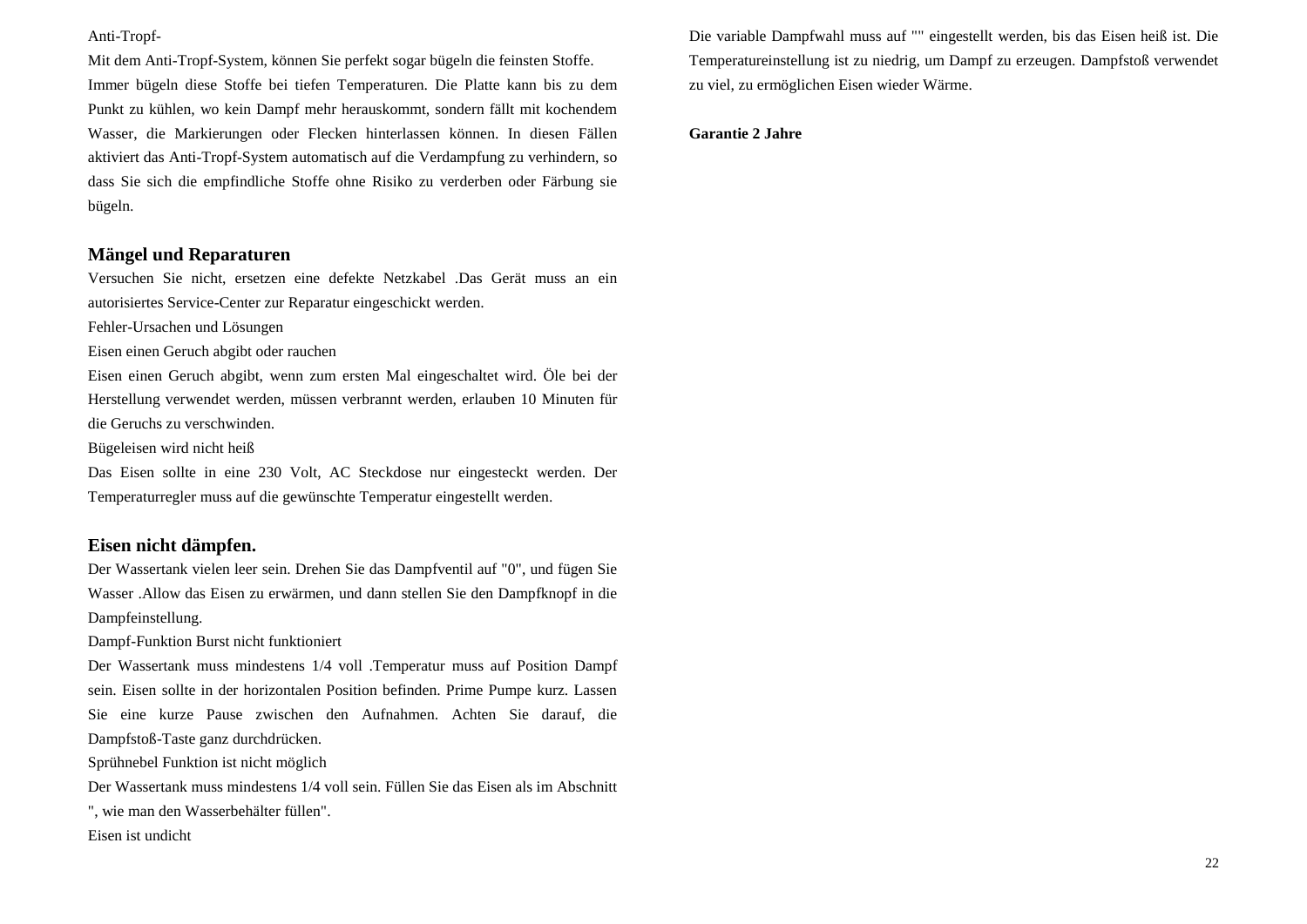# **CONSIGNES DE SÉCURITÉ IMPORTANTES**

Lorsque vous utilisez votre fer à repasser, des précautions de base doivent toujours être respectées, y compris les suivantes:

### **LIRE TOUTES LES INSTRUCTIONS AVANT D'UTILISER**

1. Utiliser le fer seulement pour son usage prévu.

2. Pour protéger contre un risque de choc électrique, ne pas immerger le fer dans l'eau ou d'autres liquides.

3. Le fer doit toujours être tourné vers "min", avant de le brancher ou de le débrancher. Ne jamais tirer sur le cordon pour débrancher; saisir plut $\hat{\alpha}$  la fiche et tirer pour débrancher.

4. Ne pas laisser le cordon toucher des surfaces chaudes. Laisser le fer refroidir complètement avant de le ranger. Enrouler le cordon lâchement autour du fer.

5. Toujours débrancher le fer de la prise électrique lors du remplissage avec de l'eau ou de vidange et lorsqu'il ne sert pas.

6. Ne pas utiliser le fer avec un cordon endommagé ou si le fer a été échappé ou endommagé. Pour éviter le risque de choc électrique, ne pas démonter le fer. Prenez-le à un technicien qualifié pour examen et réparation. Remontage incorrect peut provoquer un risque de choc électrique lorsque le fer est utilisé.

7. Une surveillance étroite est nécessaire pour tout appareil est utilisé par ou à proximité d'enfants.

Ne pas laisser le fer sans surveillance lorsqu'il est branché ou sur une planche à repasser.

8. Les brûlures peuvent survenir lorsqu'on touche des pièces chaudes en métal, de l'eau chaude ou la vapeur. Faites preuve de prudence lorsque vous allumez un fer à vapeur à l'envers - il peut y avoir de l'eau chaude dans le réservoir.

9. Si l'indicateur de dysfonctionnement continue, le fer à repasser ne fonctionne pas normalement. Débranchez de l'alimentation et ont le Flatiron desservie par du personnel qualifié.

10. Le fer doit être utilisé et posé sur une surface stable.

11. Le fer est de ne pas être utilisée si elle a été abandonnée, si il ya des signes visibles de dommages ou si elle fuit.

12.Ce appareil est pas destiné à être utilisé par des personnes (y compris les enfants) ayant un handicap physique réduite, sensorielles ou mentales, ou le manque d'expérience et de connaissance, sauf si elles ont été encadrées pour l'utilisation de l'appareil donné par une personne responsable de leur sécurité .

13.Children doivent être surveillés pour s'assurer qu'ils ne jouent pas avec l'appareil.

14.Le fer ne doit pas être laissé sans surveillance pendant qu'il est connecté au réseau d'alimentation;

15.Le bouchon doit être retiré de la sortie-cogné avant que le réservoir d'eau est rempli d'eau;

16.Lorsque placer le fer sur son support, veiller à ce que la surface sur laquelle se trouve ce dernier est stable;

17. Le fer est de ne pas être utilisée si elle a été abandonnée, si il ya des signes visibles de dommages ou si elle fuit.

18.Si on le cordon d'alimentation est endommagé, il doit être remplacé par le fabricant. son agent de service ou qualifié similaire personnes afin d'éviter un danger.

# **INSTRUCTIONS SPÉCIALES**

1. Pour éviter une surcharge du circuit, ne pas utiliser un autre appareil à haute puissance sur le même circuit.

2. Si une rallonge est absolument nécessaire, un cordon de 10 ampères doit être utilisé. Cordons ampérage nominal moindre risque de surchauffer. Il faut prendre soin d'organiser le cordon de sorte qu'il ne peut pas être tiré ou trébucher

### **INSTRUCTIONS SPÉCIALES**

1. Pour éviter une surcharge du circuit, ne pas utiliser un autre appareil à haute puissance sur le même circuit.

2. Si une rallonge est absolument nécessaire, un cordon de 10 ampères doit être utilisé. Cordons ampérage nominal moindre risque de surchauffer. Il faut prendre soin d'organiser le cordon de sorte qu'il ne peut pas être tiré ou trébucher.

### **CONSERVER CES INSTRUCTIONS**

### Plus précisément:

NE PAS laisser des enfants ou des personnes inexpérimentées utiliser l'appareil sans surveillance.

Ne plongez jamais le fer, le câble ou la prise dans un liquide.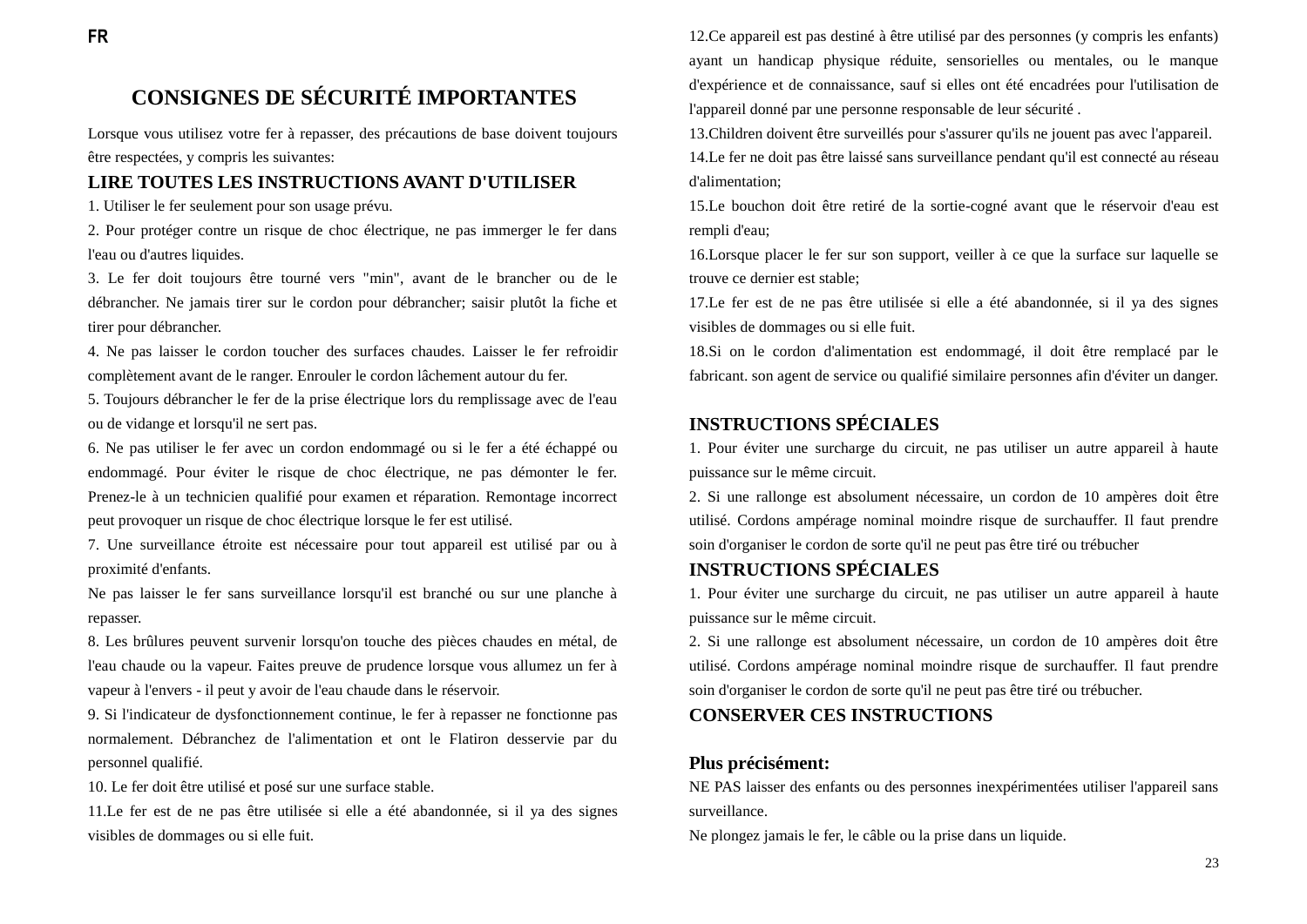NE PAS laisser les tissus chauds touchantes de fer ou des surfaces très inflammables.

NE PAS laisser l'appareil inutilement branché. Débranchez la prise du secteur lorsque l'appareil est pas utilisé.

NE JAMAIS toucher l'appareil avec les mains mouillées ou humides.

NE PAS utiliser le cordon d'alimentation ou de l'appareil afin de retirer la fiche de la prise.

NE PAS laisser l'appareil exposé aux intempéries (pluie, soleil, etc.).

NE PAS laisser le fer sans surveillance lorsqu'il est connecté à l'alimentation dectrique.

NE PAS remplir le réservoir avec de l'eau avant de retirer la fiche de la prise.

# **NOTEZ S'IL VOUS PLAÎT!**

Ne pas utiliser d'additif chimique, substances ou détartrants parfumées. Défaut de se conformer aux règlements mentionnés ci-dessus conduit à la perte de garantie.

### DESCRIPTION DE DEVIS



1. semelle couvercle 2.skirt de 3.spray 4.tank Buse 5. eau bouton de fermeture de 6. couvrir 7.spray 8.steam 9.burst bouton 10.cord protecteur 11. température bouton

12. lampe 13.self bouton 14. Réservoir

## **GENERACINSTRUCTIONS**

Lorsque vous utilisez le fer pour la première fois, vous remarquerez peut-être une légère émission de fumée et d'entendre certains sons émis par les matières plastiques en expansion. Ceci est tout à fait normal et il arrête après une courte période. Nous vous recommandons également passer le fer sur une toile ordinaire avant de l'utiliser pour la première fois.

## **Suggestions avant d'utiliser le fer pour la première fois**

1. Certaines parties du fer ont été légèrement graissée donc le fer pourrait dégager un peu de fumée lorsqu'il est branché pour la première fois. Cette cessera après un court moment.

2.Avant utilisant le fer pour la première fois, retirez le protecteur en plastique de la base (si elle en a un) nettoyer la base avec un chiffon doux.

3. Gardez la base très lisse. Ne pas passer sur des objets métalliques (tels que contre la planche à repasser, boutons, fermetures éclair, etc.)

4. les fibres de laine pure (100% laine) peuvent être repassés avec l'appareil dans la préférence de la position de la vapeur, sélectionnez une position élevée de vapeur et utiliser une planche chiffon sec.

## **Sélection de la température**

1. Vérifiez les instructions à repasser sur le vêtement à repasser.

2. Si le vêtement ne possède pas toutes les instructions à repasser mais vous savez le genre de tissu en question, utilisez le tableau ci-dessous.

3. Les tissus qui ont une sorte de finition (polissage. Rides, contraste ....) Peuvent être repassés aux plus basses températures.

4. Si le tissu contient plusieurs types de fibres, sélectionnez toujours la température applicable, si un article contient 60% polyester et 40% coton, vous devez toujours choisir la température correspondant à polyester et sans vapeur.

5. Tout d'abord classer les articles à repasser selon la température de repassage le plus adapté: laine avec de la laine, du coton avec du coton, etc., comme le fer chauffe plus rapidement en refroidissant, commencer par repasser les articles qui nécessitent la plus basse température telles que celles en fibres synthétiques. Progresser vers ceux qui exigent les plus hautes températures.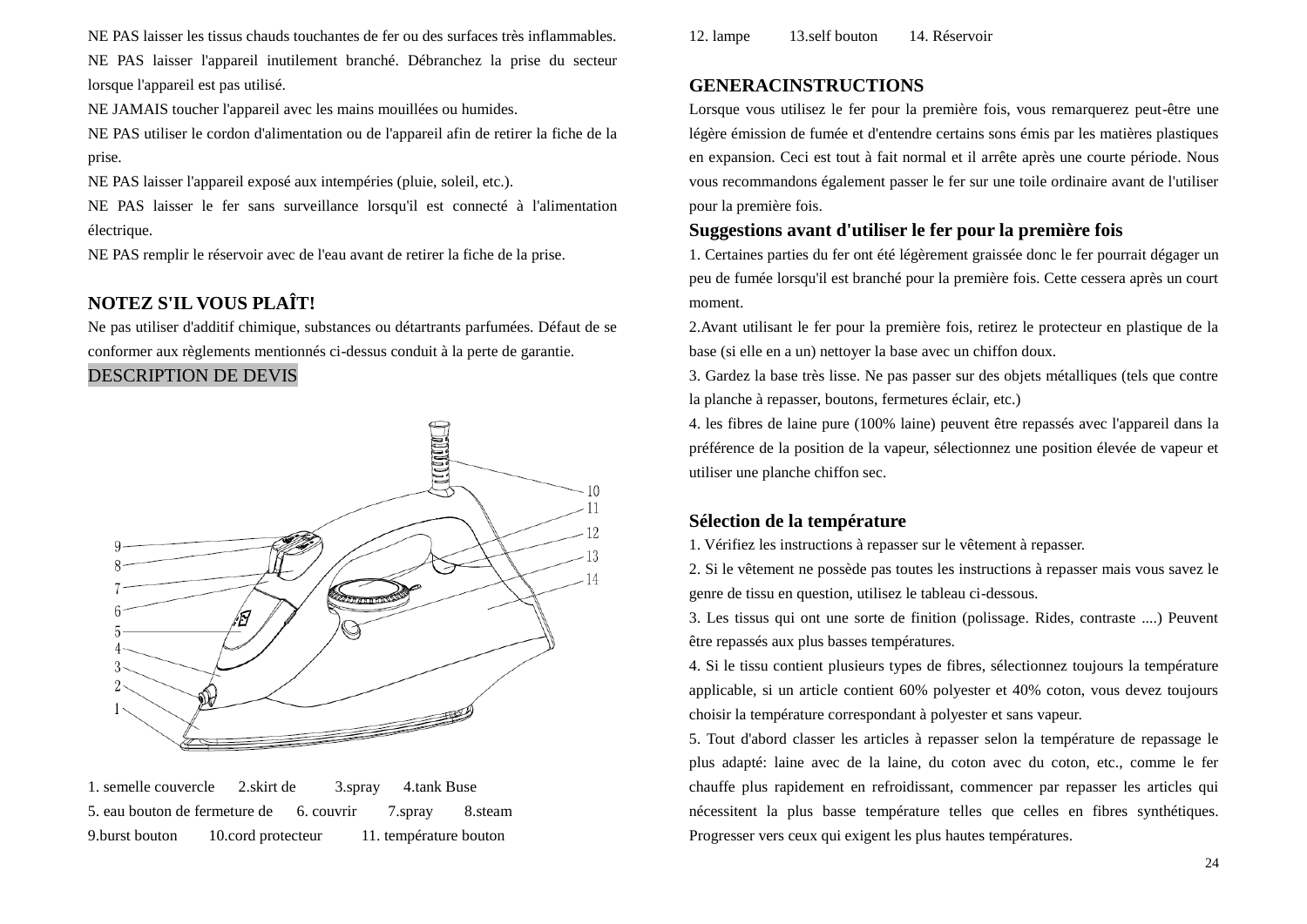6.Mettez le contrôle de la température jusqu'à ce qu'elle soit à l'avant du signal approprié en fonction de ce qui suit:

• La position pour le nylon et d'acétate

•• la position de la laine, de la soie ou des mélanges

••• position coton ou de lin (vapeur).

### **Comment remplir le réservoir d'eau.**

1.Débranchez le fer.

1. Définissez la règle de la vapeur pour sécher repasser.

2. Remplir le réservoir à travers le trou de remplissage.

3. Si vous avez de l'eau dure, il est conseillé d'utiliser uniquement eau distillée ou déminéralisée.

-Ne pas utiliser l'eau chimiquement de-chaulées ou parfumé

4.Do pas stocker le fer avec de l'eau dans le réservoir.

## **Repassage à vapeur**

1.Remplir le fer comme décrit dans la section «comment remplir le réservoir d'eau".

2. Branchez le fer dans le secteur.

3.Steam repassage est possible que lorsque les plus hautes températures indiquées sur le contrôle de la température sont sélectionnés.

Sinon, l'eau peut échapper à travers la semelle.

4. Attendez que la lumière de la veilleuse, ce qui indique que la température s électionn ée a été atteinte.

5. Tournez le bouton de vapeur dans la position souhaitée.

6.Lorsque le repassage est terminé et pendant les pauses de repassage, placez le fer dans sa position verticale.

7.Débrancher le fer de l'alimentation secteur. Verser de l'eau restante et laissez le fer pour se rafra chir.

# **Pulvérisation**

1.Le spray peut être utilisé dans toutes les positions, que ce soit dans le repassage à sec ou à la vapeur, aussi longtemps que le réservoir d'eau est rempli d'eau.

2. Appuyez sur le bouton de pulvérisation pour cette fonction

NOTE: Ce bouton doit être appuyé de façon répétitive pour démarrer cette fonction pour la première fois.

## **Jet de vapeur**

Jet de vapeur donner la vapeur supplémentaire pour éliminer les rides persistantes.

1. Placez le sélecteur de température à la position "max" et attendre que la lumière de la veilleuse

2.Wait pendant quelques secondes pour la vapeur de pénétrer la fibre avant d'appuyer à nouveau.

NOTE: Pour obtenir la meilleure qualité de la vapeur, ne pas utiliser plus de trois salves successives à chaque fois. Plusieurs actions de pompage sont nécessaires pour lancer cette fonction.

L'utilisation excessive de cette fonction entraîne le fer refroidir, veiller à ce que le voyant est éteint, avant d'utiliser le plan de contrôle de la vapeur

### **Nettoyage**

1.Débranchez l'appareil du secteur, avant de le nettoyer.

2.Do pas utiliser de solvants ou de produits abrasifs pour nettoyer le fer, nettoyer avec un chiffon humide.

Anti-goutte

Avec le système anti-goutte, vous pouvez parfaitement repasser les tissus les plus d dicats.

Toujours ces tissus repasser à basse température. La plaque peut refroidir au point où plus de la vapeur sort, mais plut $\hat{\alpha}$  des gouttes d'eau qui peut laisser des traces ou des taches bouillante. Dans ces cas, le système anti-goutte en marche automatiquement pour éviter la vaporisation, de sorte que vous pouvez repasser le plus tissus délicats sans risque d'abîmer ou de les tacher.

Les défauts et les réparations

Ne tentez pas de remplacer un secteur défectueux conduire .Le appareil doit être retourné à un centre de service autorisé pour la réparation.

Défauts raisons et des solutions-

Fer émet une odeur ou de la fumée

Fer dégage une odeur lorsqu'il est allumé pour la première fois. Les huiles utilisées lors de la fabrication doivent être brûlés permettre à dix minutes pour l'odeur disparaisse.

# **Fer ne chauffe pas**

Le fer doit être branché sur une 230 volts, prise électrique CA seulement. Le cadran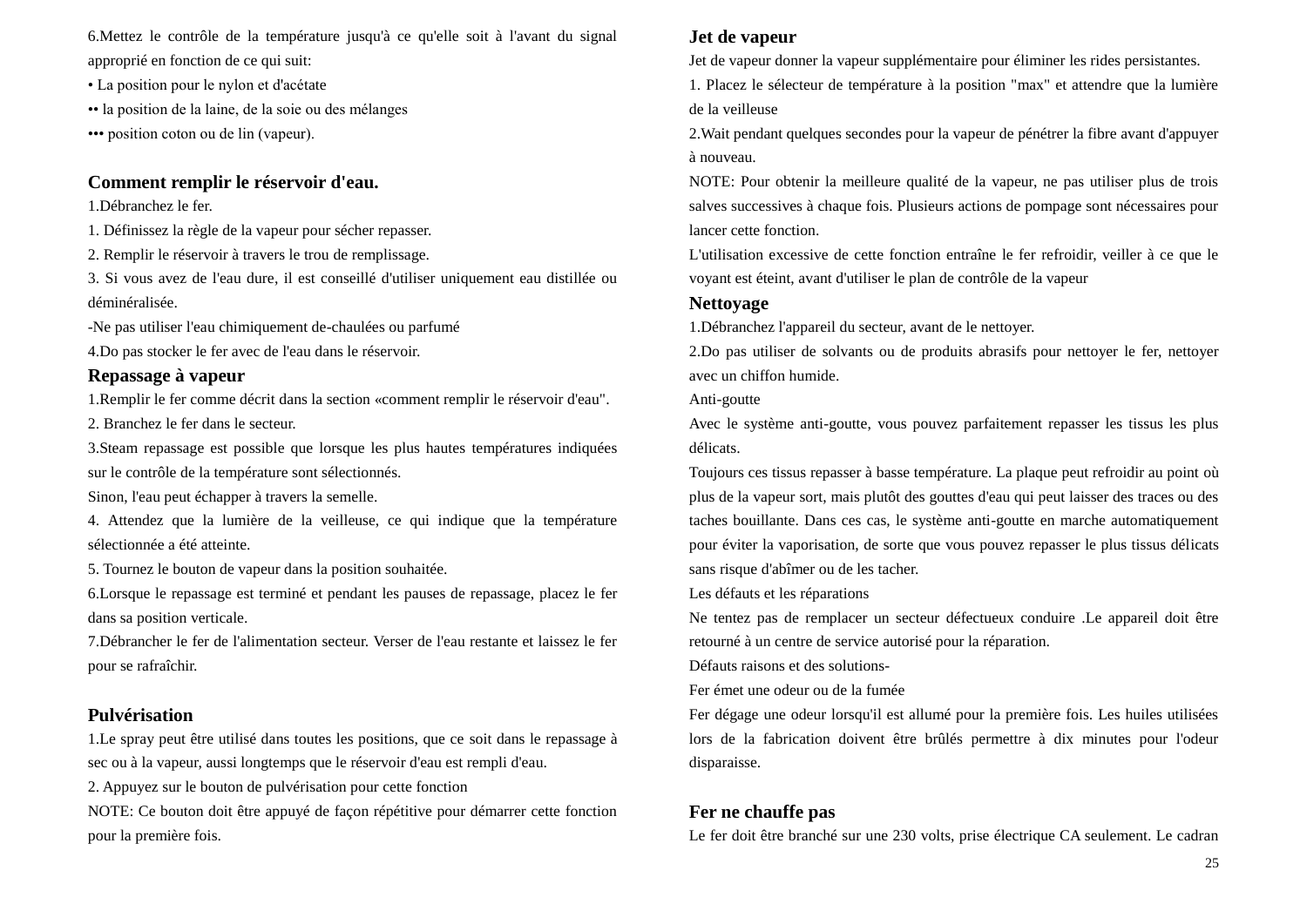### **Fer vapeur ne pas**

Le réservoir d'eau de nombreuses être vide. Tournez la vanne de vapeur à «0» et ajouter de l'eau Laissez charger le fer à la chaleur, et puis régler le cadran de vapeur à la création de vapeur.

Explosion de fonction de vapeur ne fonctionne pas

Le réservoir d'eau doit être d'au moins  $1/4$  plein .Temperature doit être réglé sur la position vapeur. Fer doit être en position horizontale. Brièvement amorcer la pompe. Autoriser une courte pause entre les prises. Veillez à enfoncer complètement l'éclatement de bouton de vapeur.

Fonction de brouillard Spry ne fonctionne pas

Le réservoir d'eau doit être d'au moins  $1/4$  plein. Remplissez le fer comme décrit dans la section "la façon de remplir le réservoir d'eau".

### **Fer fuit**

Le cadran de vapeur variable doit être réglé sur "", jusqu'à ce que le fer est chaud. Le réglage de la température est trop faible pour produire de la vapeur. Jet de vapeur utilisé trop, laissez le fer de re-chaleur.

**Garantie 2 ans**

**NL**

# **INSTRUCTIES**

# **MULTIFUNCTIONELE STOOMSTRIJKIJZER**

### **AC220-240V ~ 50 / 60Hz 2200W**

### **BELANGRIJKE VEILIGHEIDSINSTRUCTIES**

Bij het gebruik van uw strijkijzer, moeten de basis veiligheidsinstructies altijd opgevolgd worden:

## **LEES ALLE INSTRUCTIES VOOR GEBRUIK**

1. Gebruik ijzer alleen voor het beoogde gebruik.

2. Om te beschermen tegen het risico van een elektrische schok, het ijzer niet in water of andere vloeistoffen onderdompelen.

3. Het strijkijzer moet altijd naar "min", voordat de stekker uit het stopcontact is. Stekker niet aan de kabel uit het stopcontact trekken; in plaats daarvan, te begrijpen en trek de stekker los te koppelen.

4. Laat geen snoer hete oppervlakken aanraken. Laat ijzer volledig afkoelen alvorens het wordt weggeborgen. Lus snoer losjes om ijzer bij hetopbergen.

5. Trek altijd ijzer uit het stopcontact tijdens het vullen met water of legen en wanneer niet in gebruik.

6. ijzer niet gebruiken met een beschadigd snoer of als het strijkijzer is gevallen of beschadigd. Om het risico van een elektrische schok te voorkomen, mag het strijkijzer niet uit elkaar gehaald worden. Breng het naar een gekwalificeerd monteur voor onderzoek en reparatie. Onjuiste montage kan het risico op een elektrische schok veroorzaken wanneer het ijzer wordt gebruikt.

7. Streng toezicht is nodig voor een apparaat wordt gebruikt door of in de buurt van kinderen. Een ijzer nooit onbeheerd laten wanner het inwerking is of op een strijkplank staat.

8. Brandwonden kan optreden van het aanraken van hete metalen onderdelen, heet water of stoom. Wees voorzichtig wanneer u een stoomstrijkijzer ondersteboven doet - er kan heet water in het reservoir zitten.

9. Als er storing is, werkt het strijkijzer niet normaal. Loskoppelen van de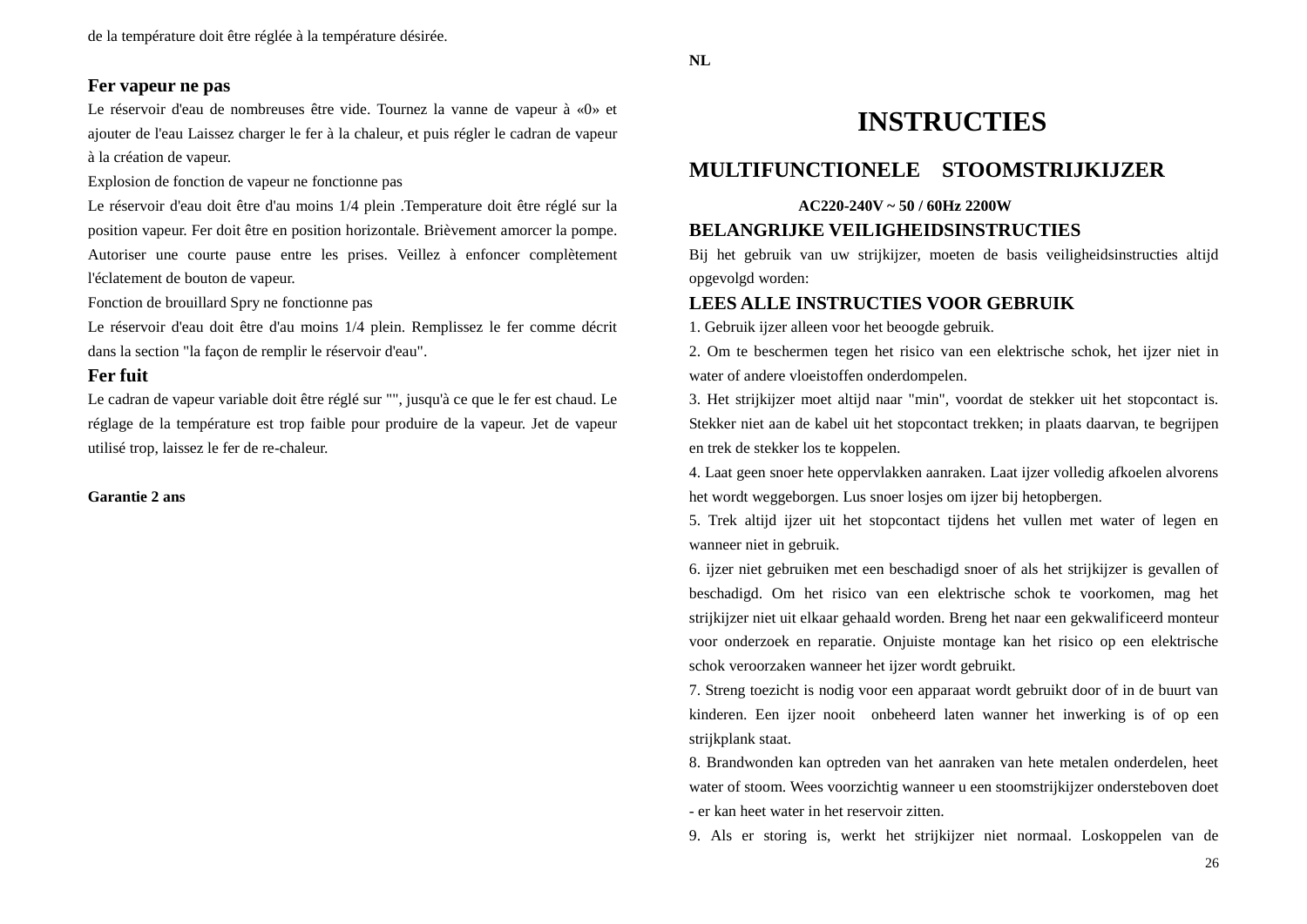stroomvoorziening en de strijkijzer onderhouden door gekwalificeerd personeel. 10. Het strijkijzer moet worden gebruikt en rustte op een stabiele ondergrond.

11. strijkijzer niet gebruikt als deze is gevallen, zichtbare schade is of als het lekt.

12.Dit apparaat is niet bedoeld voor gebruik door personen (inclusief kinderen) met verminderde lichamelijke, zintuiglijke of geestelijke vermogens, of gebrek aan ervaring en kennis, tenzij ze onder toezicht staan of worden geïnstrueerd over het gebruik van het apparaat door een persoon die verantwoordelijk is voor hun veiligheid.

13.Kinderen moet onder toezicht staan om ervoor te zorgen dat ze niet spelen met het apparaat.

14.Het ijzer mag niet onbeheerd worden achtergelaten, terwijl deze is aangesloten op de netvoeding;

15. De stekker moet uit het stopcontact voordat het waterreservoir is gevuld met water worden verwijderd;

16.Wanneer het plaatsen van het strijkijzer op zijn stand is, zorg ervoor dat het oppervlak waarop de standaard wordt geplaatst stabiel is;

17.Het ijzer niet gebruiken als deze is gevallen, zichtbare schade is of als het lekt.

18.Als het netsnoer beschadigd is, moet het worden vervangen door de fabrikant. Zijn service agent of personen met vergelijkbare kwalificaties om gevaar te voorkomen.

## **SPECIALE INSTRUCTIES**

1. Om een circuit overbelasting te vermijden, een andere hoge wattage apparaat niet op hetzelfde circuit aansluiten.

2. Als een verlengsnoer absoluut noodzakelijk is, moet een 10-ampere snoer worden gebruikt. Snoeren met een lagere stroomsterkte kunnen oververhit raken. Zorg moet worden genomen om het snoer zo dat het niet kan worden getrokken of struikelen.

## **BEWAAR DEZE INSTRUCTIES**

### Specifieker:

Laat u NIET kinderen of ongetrainde personen die gebruik maken van het apparaat zonder toezicht.

Dompel NOOIT het strijkijzer, de kabel of de stekker in een vloeistof. Laat de hete ijzer te raken stoffen of zeer ontvlambare oppervlakken.

Laat het apparaat niet onnodig aangesloten achter. Haal de stekker uit het stopcontact als het apparaat niet wordt gebruikt.

Raak NOOIT het apparaat met natte of vochtige handen.

Gebruik GEEN netsnoer of het apparaat om de stekker uit het stopcontact.

Het apparaat niet blootgestelllen aan het weer (regen, zon, etc.) NIET te verlaten.

Laat het strijkijzer niet achter zonder toezicht wanneer deze is aangesloten op het stroomnet.

Vul het reservoir niet met water vullen voordat de stekker uit het stopcontact is.

### **HOUD ER REKENING MEE DAT!**

Gebruik geen chemische additieven, geurende stoffen of ontkalkingsmiddelen. Het niet naleven van de hierboven genoemde voorschriften leidt tot het verlies van garantie.

### **Omschrijving Apparaat**



1.Ijzer 2. skirt 3. spray mondstuk 4. tank deksel 5. water hoes 6. Dekken 7. spray knop 8. steam knop 9. burst knop 10. Snoer beschermer 11. Temperatuurknop 12. lamp 13. Self Clean-knop 14. Tank

### **G E N E R A L I N S T R U C T I O N S**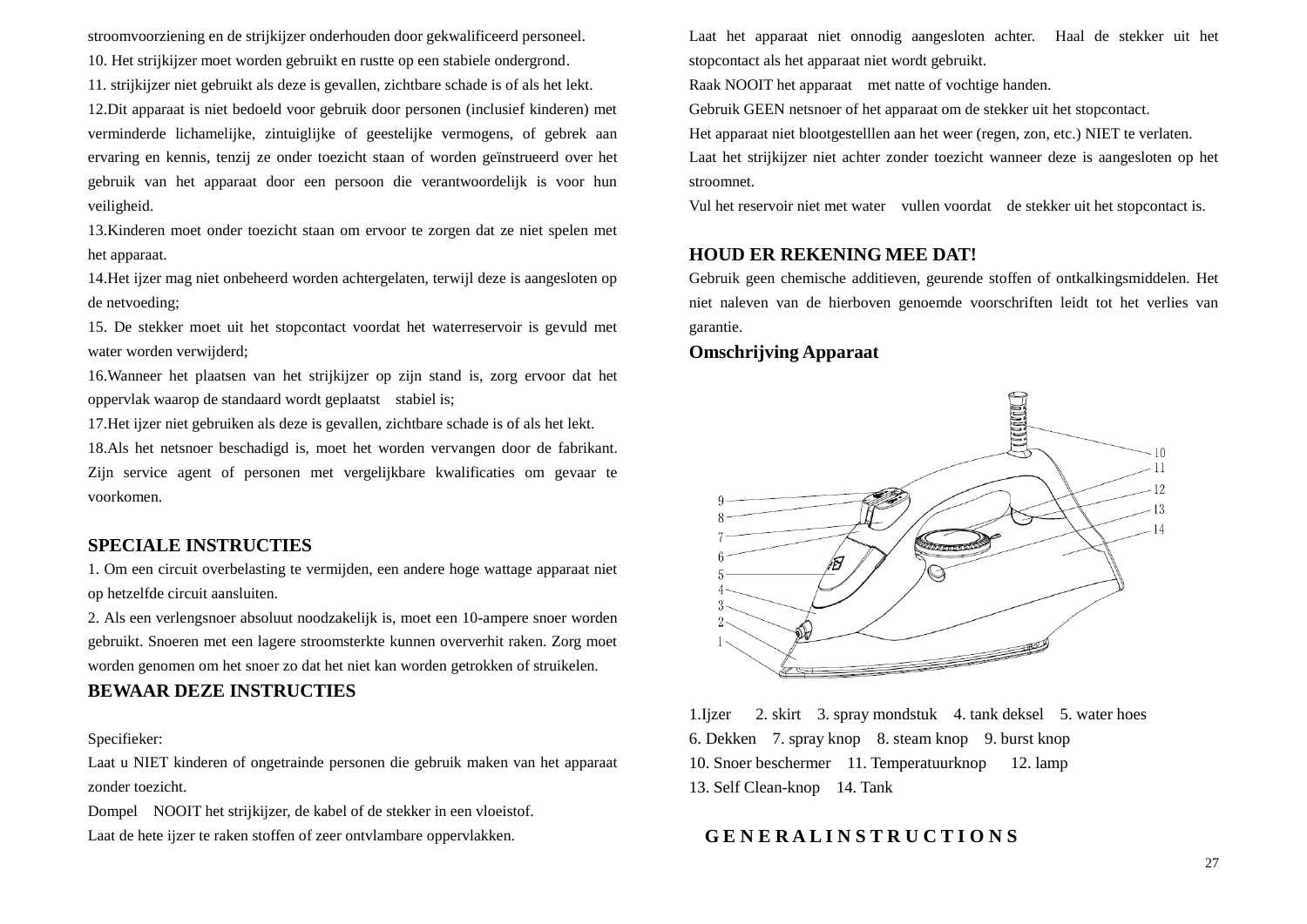Bij het gebruik van het strijkijzer voor de eerste keer, kunt u een lichte rookontwikkeling merken en wat geluiden horen gemaakt door de uitbreiding van kunststoffen. Dit is normaal en stopt na korte tijd. We raden ook aan het passeren van het strijkijzer boven een gewone doek voordat u deze voor de eerste keer gebruikt. Suggesties voor het gebruik van het strijkijzer voor de eerste keer

1. Bepaalde delen van het strijkijzer zijn licht ingevet dus het ijzer kon geven een beetje rook bij aangesloten voor de eerste keer. Dit houdt een korte tijd aan.

2.Alvorens gebruik van het strijkijzer voor de eerste keer, verwijder de plastic beschermer van de basis (indien aanwezig) het reinigen van de basis met een zachte doek.

3. Houd de basis erg glad. Loop niet over metalen voorwerpen (zoals tegen de strijkplank, knopen, ritsen, enz.)

4. Pure wol (100% wol) kan worden gestreken met het apparaat in de stand Stoom .by voorkeur, selecteer een hoge stand Stoom en gebruik een droge doek strijken.

### **Het selecteren van de temperatuur**

1.Controleer het strijken instructies op het kledingstuk te strijken.

2.Als het kledingstuk heeft geen strijkvoorschrift maar je weet het soort stof in kwestie, gebruik dan de onderstaande grafiek.

3. Stoffen die een soort van afwerking (polijsten. Rimpels, contrast ....) Kan worden gestreken op de laagste temperaturen.

4. Indien de stof bevat verschillende soorten vezels, selecteert u altijd de temperatuur van toepassing, indien een artikel bevat 60% polyester en 40% katoen, moet u altijd kiezen voor de temperatuur die overeenkomt met polyester en zonder stoom.

5. Eerste classificeren de te strijken volgens de meest geschikte strijktemperatuur: wol met wol, katoen met katoen, enz ijzer opwarmt zo snel als het afkoelt, beginnen strijken de voorwerpen die de laagste temperatuur zoals gemaakt van synthetische vezels. Vooruitgang in de richting die de hoogste temperaturen nodig.

6.Schakel de temperatuur tot het tegenover dan het signaal van de volgende:

· Positie voor nylon en acetaat

·· Positie voor wol, zijde of mengsels van textielvezels

··· Positie voor katoen of linnen (stoom).

## **Watertank bijvullen**

1.Unplug het strijkijzer.

1. Stel het op drogen strijken, geen stoomfunctie.

2. Vul de tank via de vulopening.

3. Geen hard water, gebruik alleen gedistilleerd of gedemineraliseerd water.

-Niet chemisch de-gekalkte water of geparfumeerde niet gebruiken

4.Berg de ijzer niet op met een vwater in de tank

### **Stoomstrijken**

1.Fill het ijzer als beschreven in het hoofdstuk "hoe het water tank te vullen".

2. Sluit het strijkijzer in het stopcontact.

3. Stoom kan alleen bij de hoogste temperatuur anders kan water ontsnappen door de ijzer.

4. Wacht tot het lampje uitgaat, dat aangeeft dat de ingestelde temperatuur is bereikt.

5. Schakel de stoomknop in de gewenste stand.

6.Wanneer het strijken is klaar en tijdens de pauzes in het strijken, plaatst het ijzer in haar rechtop.

7. Ontkoppel het ijzer uit het stopcontact. Giet van het resterende water en laat het strijkijzer afkoelen.

### **Besproeien**

1. spray kan worden gebruikt in elke positie, hetzij droog of stoomstrijken, zolang de watertank wordt gevuld met water.

2. Druk op de spray-knop voor deze functie

OPMERKING: Deze toets moet herhaaldelijk worden ingedrukt om deze functie te starten voor de eerste keer.

### **Stoomstoot**

Stoomstoot geven extra stoom voor het verwijderen van hardnekkige rimpels.

1.Place de temperatuur selector op de "max" en wacht tot het lampje uitgaat

2. Wacht een paar seconden voor de stoom om de vezel opnieuw te penetreren.

OPMERKING: Voor de beste stoom kwaliteit, gebruik niet meer dan drie opeenvolgende bursts per keer. Meerdere pompen acties zijn nodig om deze functie te starten.

Overmatig gebruik van deze functie zorgt ervoor dat het strijkijzer afkoelen, ervoor